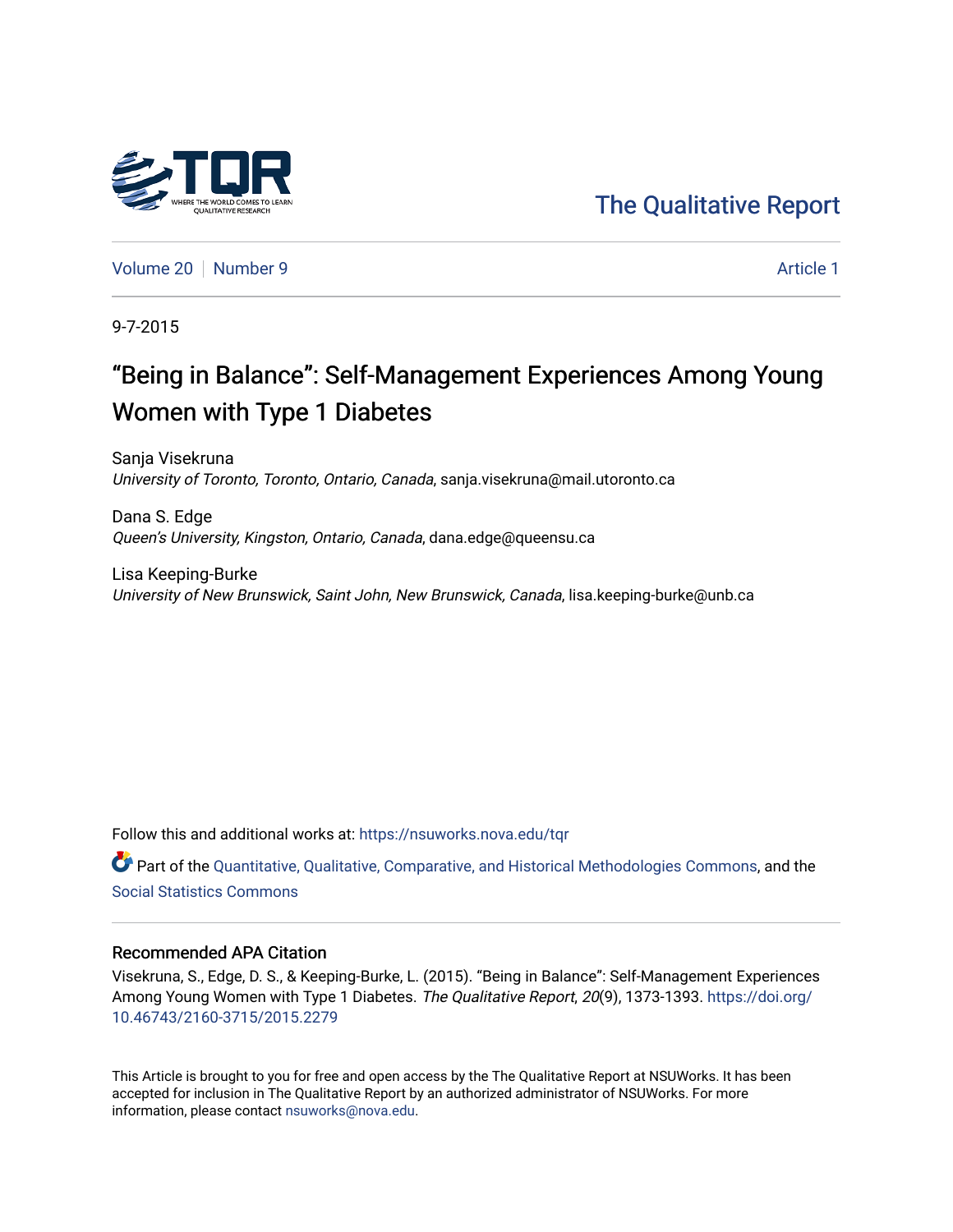

# "Being in Balance": Self-Management Experiences Among Young Women with Type 1 Diabetes

# Abstract

Women possess characteristics and experiences unique and different from men. Biological processes such as puberty, menstruation, motherhood and menopause may present challenges to self-management for individuals living with type 1 (T1) diabetes mellitus. In this study, descriptive phenomenology was used to uncover the self-management experiences of nine women aged 22- 30 years living with T1 diabetes. Data collection and analysis occurred simultaneously and followed the methodical structure of van Manen (1997). Study findings revealed five themes: 1) elusiveness of control; 2) dualism of technology; 3) forecasting and maintaining routines; 4) dealing with the "ups and downs"; and, 5) interfacing with the health care team. The essence of the experience for participants revolved around trying to achieve a state of "being in balance." For these young women, self-management encompassed a desire and need to be in balance with their life and blood sugar levels.

# Keywords

Diabetes, Descriptive Methods, Illness and Disease, Chronic Illness and Disease, Experiences, Lived Experience, Nursing, Phenomenology, Self-Care, Women's Health Young Adults.

#### Creative Commons License



This work is licensed under a [Creative Commons Attribution-Noncommercial-Share Alike 4.0 License](https://creativecommons.org/licenses/by-nc-sa/4.0/).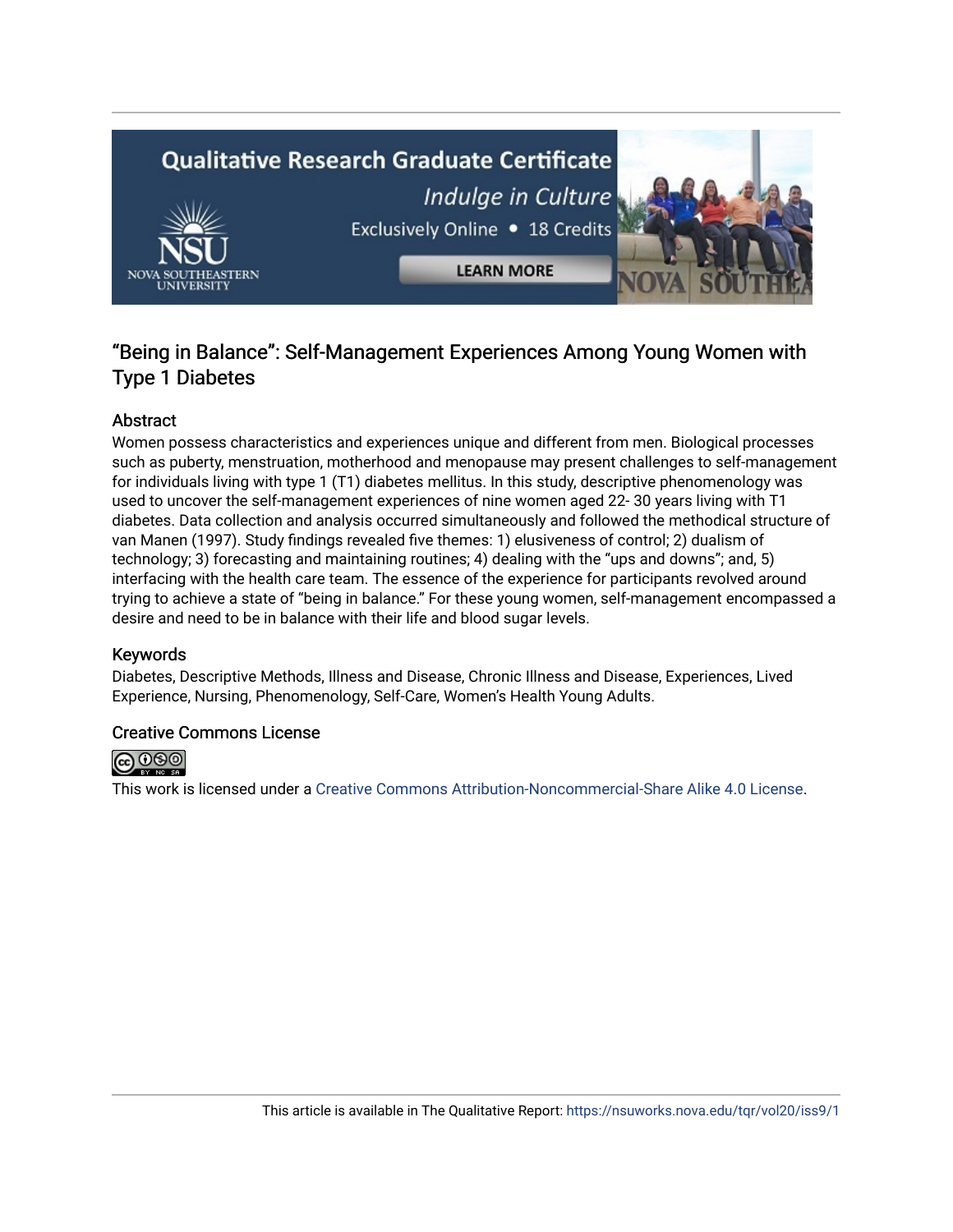

# **"Being in Balance": Self-Management Experiences Among Young Women with Type 1 Diabetes**

Sanja Visekruna University of Toronto, Toronto, Ontario, Canada Dana S. Edge Queen's University, Kingston, Ontario, Canada Lisa Keeping-Burke University of New Brunswick, Saint John, New Brunswick, Canada

*Women possess characteristics and experiences unique and different from men. Biological processes such as puberty, menstruation, motherhood and menopause may present challenges to self-management for individuals living with type 1 (T1) diabetes mellitus. In this study, descriptive phenomenology was used to uncover the self-management experiences of nine women aged 22- 30 years living with T1 diabetes. Data collection and analysis occurred simultaneously and followed the methodical structure of van Manen (1997). Study findings revealed five themes: 1) elusiveness of control; 2) dualism of technology; 3) forecasting and maintaining routines; 4) dealing with the "ups and downs"; and, 5) interfacing with the health care team. The essence of the experience for participants revolved around trying to achieve a state of "being in balance." For these young women, self-management encompassed a desire and need to be in balance with their life and blood sugar levels. Keywords: Diabetes, Descriptive Methods, Illness and Disease, Chronic Illness and Disease, Experiences, Lived Experience, Nursing, Phenomenology, Self-Care, Women's Health, Young Adults.*

Worldwide, 382 million individuals are living with diabetes, and this number is projected to increase to 592 million by 2035 [International Diabetes Federation (IDF, 2013)]. Type 1 (T1) diabetes mellitus is an autoimmune, chronic disease caused by no or very limited pancreatic insulin production, thus daily insulin administration either by pen, syringe or insulin pump is required [Canadian Diabetes Association (CDA, 2013)]. The prevalence of T1 diabetes varies widely by country with the highest rates found in Northern Europe and Canada (Frese & Sandholzer, 2013). Commonly diagnosed in childhood or adolescence, approximately five to 10 percent of individuals with diabetes are living with type 1 diabetes (CDA & Diabetes Québec, 2012; Centers for Disease Control and Prevention, 2014). Commitment to self-management health behaviors including routine blood glucose monitoring, insulin delivery and exercise, as well as healthy diet choices, are required to achieve and maintain recommended blood glucose and glycated hemoglobin (HbA1c or A1c) values (CDA, 2013).

Multiple daily injections (MDIs) and continuous subcutaneous insulin infusion (CSII or insulin pump therapy) are two *intensive* insulin regimens used to manage T1 diabetes. MDI therapy involves administration of intermediate- or long-acting insulin by injection once or twice a day, as well as rapid- or short-acting insulin at meal times (CDA, 2013). In contrast, insulin pump therapy is comprised of continuous delivery of small, hourly doses (basal rates<sup>[1](#page-2-0)</sup>) of rapid-acting insulin, through a small cannula that lies in the subcutaneous

<span id="page-2-0"></span><sup>1</sup> Basal rate: small dose of rapid-acting insulin that the insulin pump continuously infuses at a pre-set rate (units per hour) "every few minutes" (Chase, 2007a, p. 33). Individuals can have more than one basal rate, to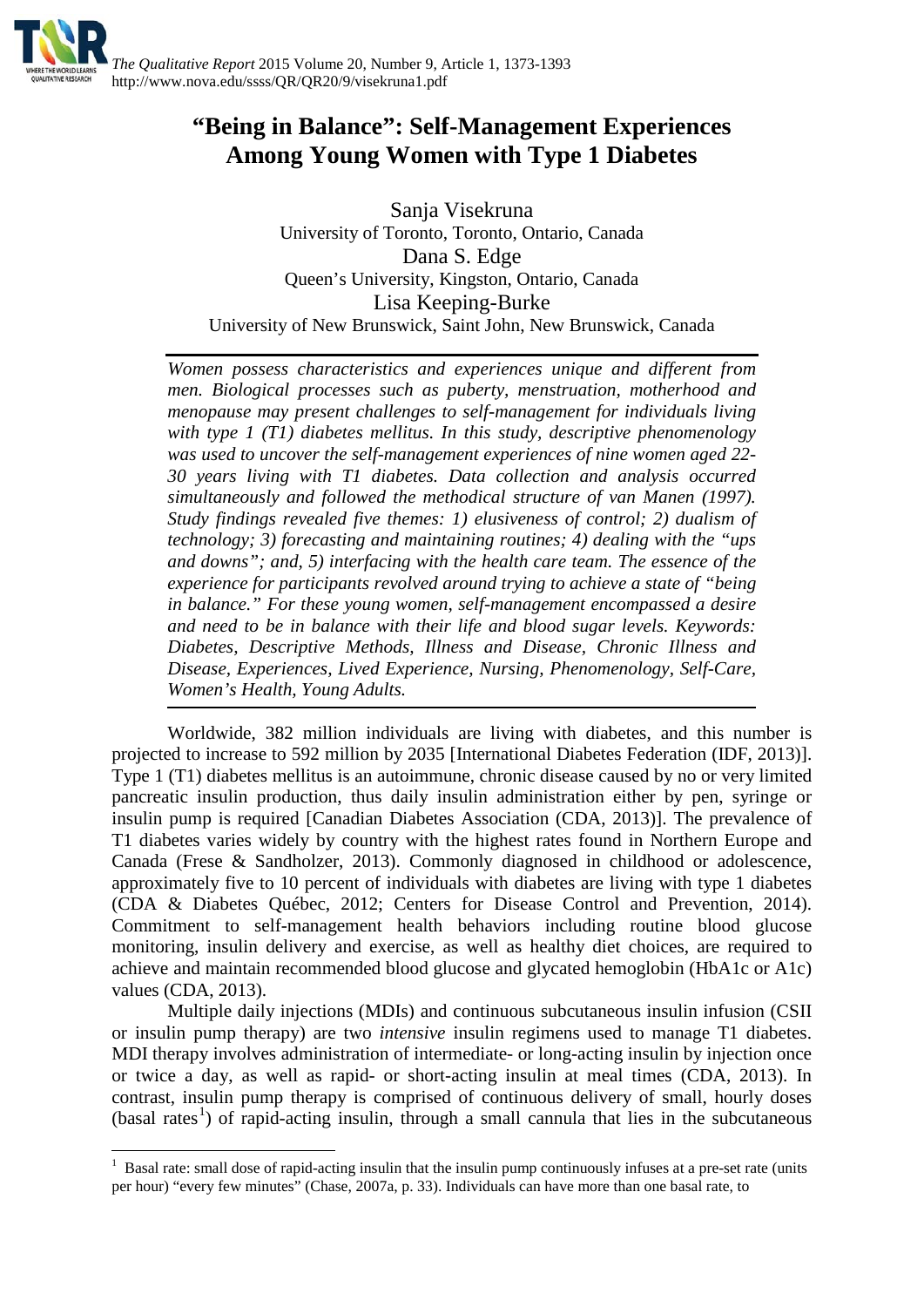tissue, typically in the abdomen. For both methods, individuals are required to routinely selfmonitor blood glucose levels, and accordingly administer appropriate insulin dosages. Some individuals also manage using an added technology: continuous glucose monitoring (CGM). Users of CGM have a small glucose sensor implanted underneath the skin, which continuously measures glucose levels in the *interstitial fluid* (CDA, 2013). Users of this technology are still *required* to self-monitor blood glucose levels using the finger poke and glucometer method, for calibration and quality assurance purposes (CDA, 2013).

#### **Relevant Review of the Literature**

In 2013, the IDF estimated that 184 million women are living with diabetes. Using the previously discussed prevalence rate, this equates to roughly 18.4 million women, worldwide, living with T1 diabetes. Women living with T1 diabetes possess characteristics and experiences that differ from men. For example, puberty, menstruation, pregnancy, motherhood, and menopause can all present challenges for self-management (Homko & Trout, 2006). A1c levels in diabetic women have been reported to be elevated during late adolescence (17-19 years) (Bryden et al., 2001), and during adulthood (late 20's to early 30's) (Lloyd et al., 1999; Pound, Sturrock, & Jeffcoate, 1996). Diabetic women have a potential for poorer pregnancy outcomes, which emphasizes the importance of selfmanagement pre-conception and during pregnancy (IDF, 2009, 2013). Excluding hormonal influences, poor glycemic control in women may reflect behavioral and social factors including demands placed on women, such as family planning, juggling family responsibilities and balancing multiple roles (Pound et al., 1996; Rasmussen, O'Connell, Drummond, & Cox, 2007; Rasmussen, Wellard, & Nankervis, 2001).

From a hormonal standpoint, variability in glycemia and insulin sensitivity during the menstrual cycle has been reported in the literature (Trout & Teff, 2004). In comparison to non-diabetic women, the prevalence of menstrual disorders is also increased in women with T1 diabetes (Auryan & Itamar, 2008). There is limited understanding of *self-management*  during this recurring hormonal period, and given the glycemic variability reported in previous literature, it is imperative for health care professionals to understand womens' selfmanagement experiences during this time, from both biomedical (blood glucose monitoring and insulin delivery) and psychosocial (attitudes and behaviors) standpoints, to help inform care plan development.

Optimal patient outcomes rely on a shared understanding between the patient and the health care team about treatment goals and priorities, hence it is important for health care professionals to understand the distinct experiences, as well as the developmental and biological processes of their patient populations, and the effects on self-management (Hannan, 2009). Within the T1 diabetes literature, only two published qualitative studies were located that focus on women's experiences: 1) an interpretive phenomenological study conducted in the United Kingdom, where researchers explored the experiences of young women aged 18-24 years living with T1 diabetes (Kay, Davies, Gamsu, & Jarman, 2009), and 2) a grounded theory study conducted in Australia, where researchers delineated how women aged 20 to 36 years with T1 diabetes managed transitions (Rasmussen et al., 2007).

It is evident from this qualitative work that diabetes is not the only focal point or priority in women's lives during adulthood. Hormonal influences such as pregnancy, and transitions such as becoming an adult or a mother are additional and significant life events, which women are inevitably required to manage and learn to balance with their diabetes.

**.** 

characterize different parts of the day, that is, morning, overnight (Chase, 2007a). A temporary basal rate can also be programmed into the pump for a period of time for specific instances such as exercise or illness (Chase, 2007a).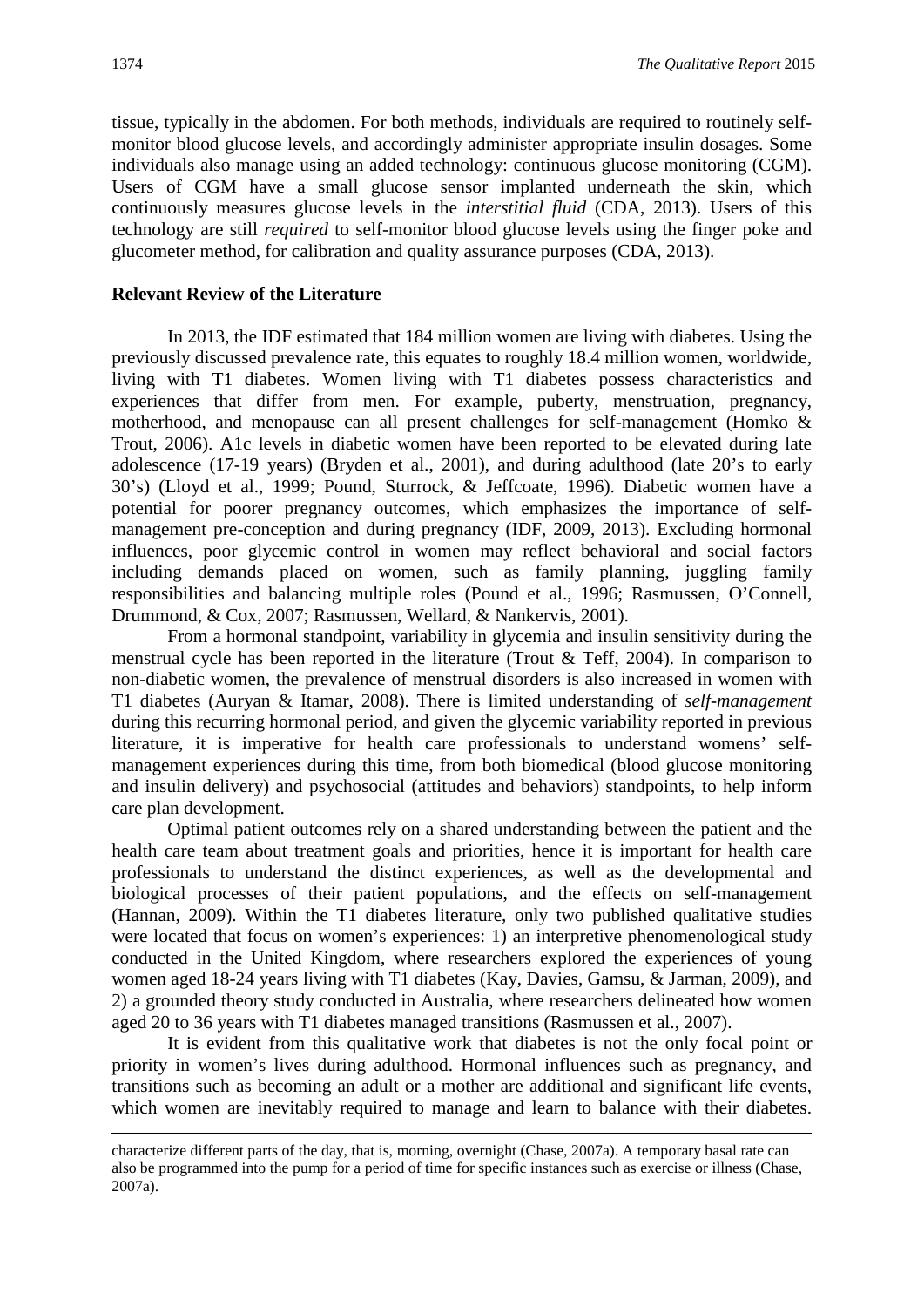Previous work has uncovered specific strategies to manage life with diabetes, such as denial and "positive reframing" (Kay et al., 2009, p. 247), as well as generating stability in one's life (Rasmussen et al., 2007). While these qualitative studies provide a broad account of the experiences of women with T1 diabetes, greater understanding is required of what the concept of *self-management*, specifically, means to this population during these new, complex and hormonal experiences.

The primary investigator's research, clinical and personal interest in the area of T1 diabetes care motivated this qualitative research. The current work is intended to inform health care professionals, in particular diabetes educators and endocrinologists treating young women living with type 1 diabetes, to guide patient care planning and promote the best possible patient care outcomes.

# **Purpose of the Study**

The purpose of the current study was threefold:

- 1) To describe the meaning of self-management for young women living with T1 diabetes mellitus;
- 2) To illuminate the priorities of self-management, and everyday life during young adulthood for this group of individuals; and,
- 3) To describe self-management during the menstrual cycle.

The research question "What are the experiences of self-management among young women living with type 1 diabetes mellitus?" was addressed.

#### **Methodology and Methods**

The study was situated in the interpretive paradigm (Schwandt, 2000). Data collection and analysis followed the descriptive phenomenological approach of van Manen (1997), which involves the following activities:

- 1) Researching a phenomenon that interests us and commits us to the world;
- 2) Investigating experiences as they are lived;
- 3) Reflecting on essential themes that describe the phenomenon;
- 4) Portraying the phenomenon through writing and re-writing;
- 5) Sustaining a strong and orientated relation to the phenomenon; and,
- 6) Considering the parts and the whole of the research (p. 30-31).

The aim of phenomenology is to describe the lived experience, or the lifeworld of phenomena, to make explicit what is implicit, and to attain meaning (van Manen, 1997). Reduction is an activity specific to descriptive phenomenology, and is primarily what distinguishes it from interpretive phenomenology (Kleinman, 2004). Reduction aims for discovery of what Husserl termed the "lifeworld" (van Manen, 1997, p. 182). To see a phenomenon for what it truly is, according to van Manen, one must re-evaluate one's true being, and set aside any personal thoughts, ideas, beliefs or preferences about the phenomena under investigation. He cautions not to forget what is already known, and encourages individuals to make explicit what is implicit. In this study, continuous reflection through journaling assisted in collating thoughts, feelings and inclinations that presented during the research process.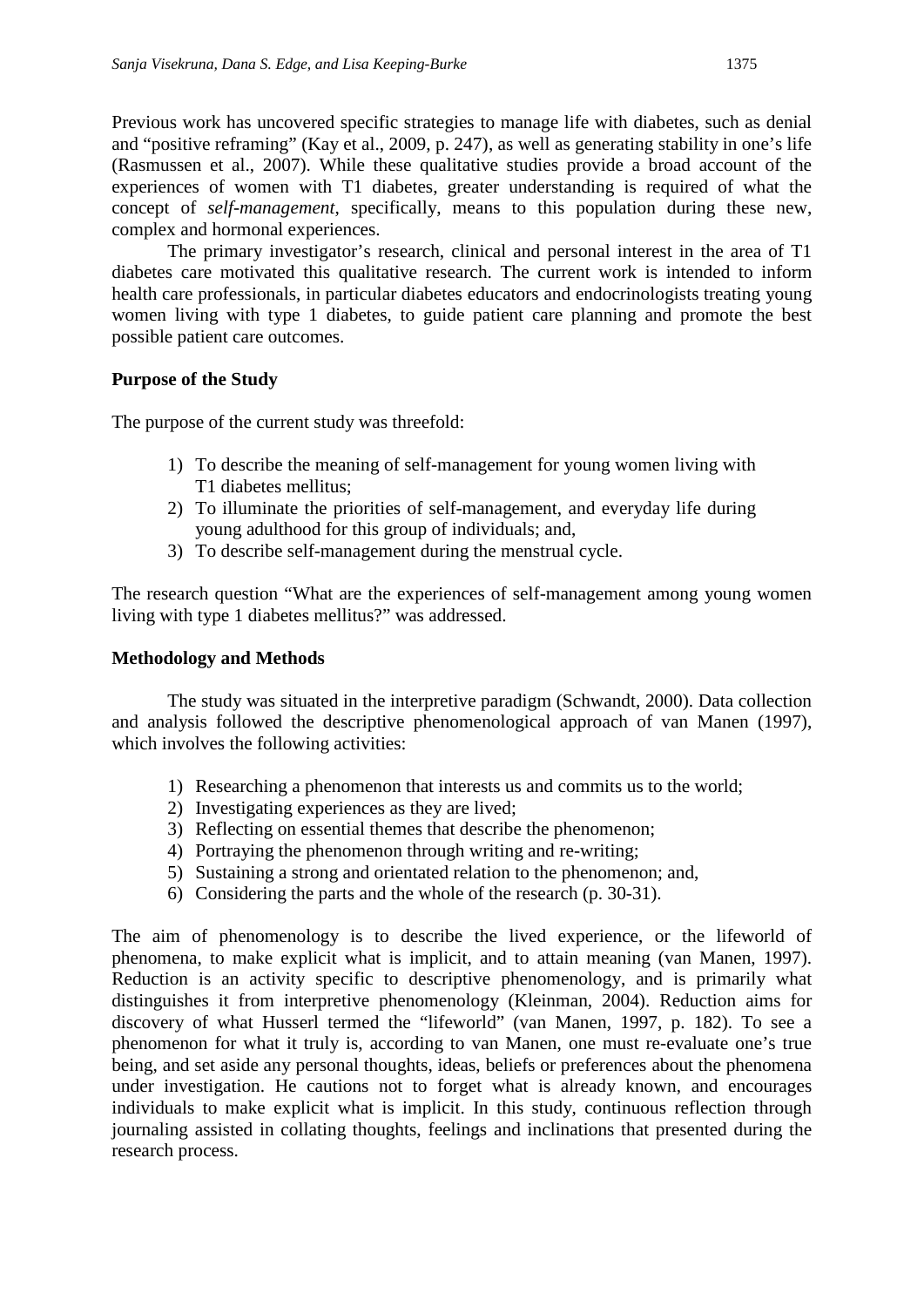### *Sampling*

The purposive sampling approach was used to recruit participants over six months in 2010-2011. Individuals were selected if they were: female, 22 to 30 years old, had a diagnosis of T1 diabetes for five or more years, not pregnant, and resided in southern Ontario, Canada. Non-pregnant women were selected because self-management is known to be more stringent during pregnancy, as evidenced by the tight glycemic control required to avoid potential complications to the mother and infant (CDA, 2013), and the researcher did not want this to interfere with understanding the day-to-day experiences of young women managing T1 diabetes. To recruit participants, study information was communicated to a southern Ontario diabetes clinic, University health clinic, a not-for-profit diabetes organization, as well as online networks. A total of nine participants who met the inclusion criteria were recruited in the study.

# *Ethical Considerations*

Ethical approval was obtained from one university Human Research Ethics Board and one hospital research board. Participants provided informed written consent prior to the start of the first interview. Confidentiality and anonymity were maintained throughout. Pseudonyms selected by participants were used for tape recordings, data transcripts and all other research documents.

#### *Data Collection and Analysis*

Prior to beginning the first interview, participants completed a short information form that captured demographic information including age of diagnosis and current treatment regime. Interviews were digitally recorded and an interview guide (table 1) was used to extract participants' experiences. Each semi-structured interview lasted between forty and ninety minutes. No new themes emerged after the ninth interview, hence data saturation was presumably achieved.

| <b>Table 1.</b> Sample Interview Guide Questions |                                                                                                        |  |  |
|--------------------------------------------------|--------------------------------------------------------------------------------------------------------|--|--|
|                                                  | When you hear the word self-management, what does this mean to you?                                    |  |  |
|                                                  | Describe what kinds of adjustments (if any) you had to make to your diabetic regime before, during, or |  |  |
|                                                  | <i>after</i> your menstrual cycle.                                                                     |  |  |
|                                                  |                                                                                                        |  |  |

• What are your thoughts on pregnancy, and how do they (if so) impact family planning for the future?

The lived experience and meaning of phenomena was depicted through thematic analysis. Data analysis was conducted simultaneously with data collection and was an iterative process. To identify themes, the primary investigator read/listened to the transcripts and digital recordings in their entirety several times. The primary investigator manually transcribed the interviews after each interview, upon which the recordings were re-listened to in order to confirm the transcribed data, and any necessary revisions were made at this time.

The primary investigator and co-investigators collaboratively participated in data analysis. A highlighting approach was used to isolate thematic statements that were believed to be meaningful, and which reflected the self-management experiences unique to young women (van Manen, 1997). The task of accurately defining the themes was an iterative process comprised of immersing oneself in the data, and which involved considerable reflection and sustaining a strong and oriented relation to the self-management experience described by each participant, as well as the sample as a whole (van Manen, 1997). Descriptions that were believed to be meaningful were clustered into tables, upon which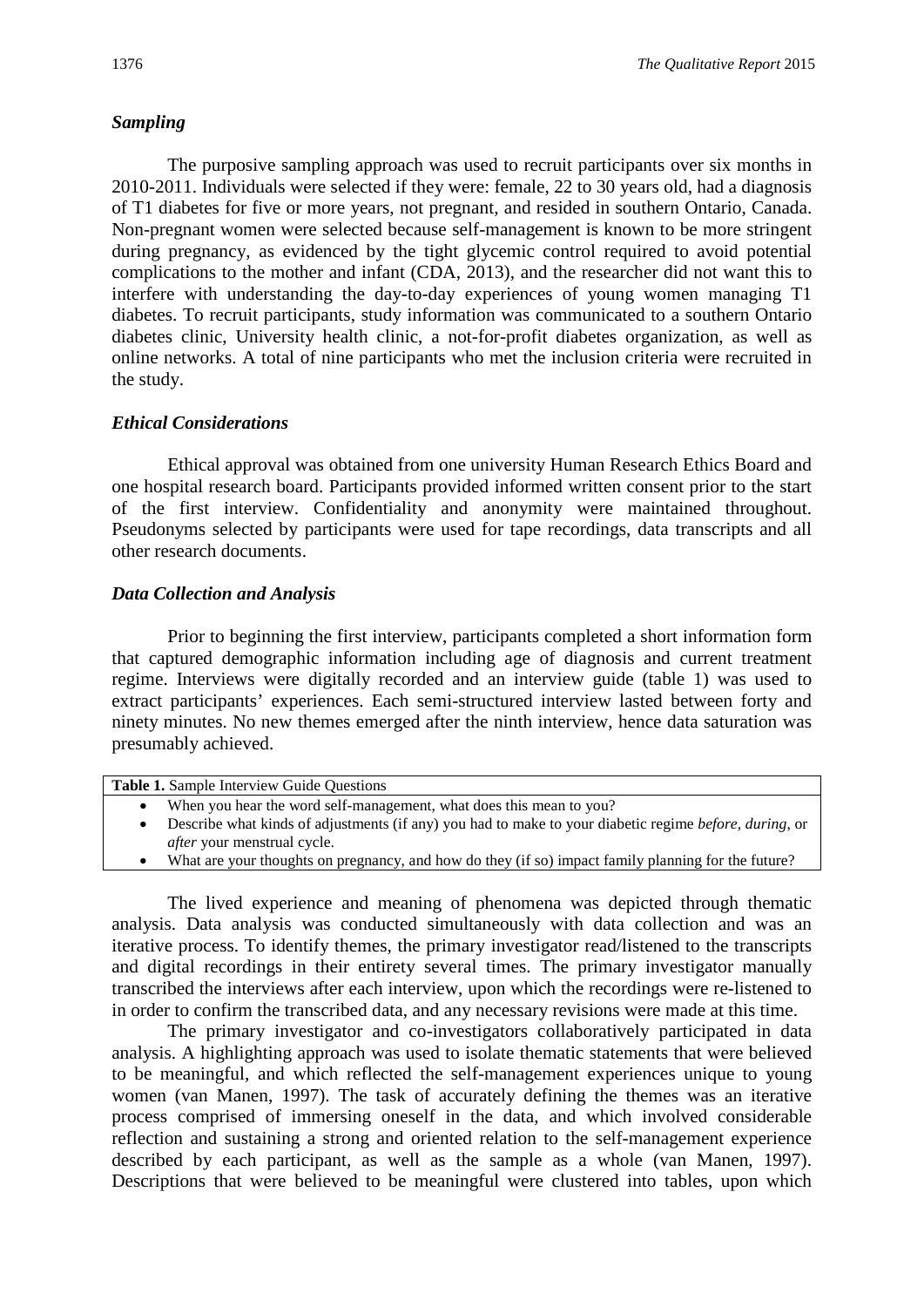"collaborative discussions" (van Manen, 1997, p. 100) with co-investigators took place to identify themes that characterized the data. The task of accurately describing participants' self-management experiences was a lengthy and iterative process comprised of writing and re-writing, and regular consultations with co-investigators to ensure the descriptions were reflective of the data and one was not extending beyond data description.

Qualitative rigor for this study was primarily achieved through credibility and confirmability, as described by Lincoln  $\&$  Guba (1985). A preliminary draft of the themes was shared with participants to review and determine whether the researcher had accurately described the self-management experiences, and if she did not, what was inaccurately described or interpreted, or what was missed. Four of nine participants provided feedback and indicated that the preliminary themes accurately reflected their experiences.

#### **Findings**

#### *Demographics*

The average age of the nine female participants was 26 years, with a range of 22 to 30 years-of-age. Two were currently enrolled in university programs, and the remaining participants worked as professionals. On average, type 1 diabetes was diagnosed at the age of 12 years, which coincides with the common childhood or adolescent onset of the disease (CDA, 2015). Participants had been living with the chronic condition for almost 14 years, which for some was nearly half of their lifetime. Two women were managing using MDIs and the remaining seven women managed their diabetes using an insulin pump. Three of the seven women admitted to utilizing CGM intermittently.

#### *Themes*

Thematic analysis revealed five themes and one essence of the self-management experiences (figure 1).

|                                                                                     | <b>THEMES</b>                         |  |  |
|-------------------------------------------------------------------------------------|---------------------------------------|--|--|
|                                                                                     | <b>Elusiveness of Control</b>         |  |  |
|                                                                                     | The Dualism of Technology             |  |  |
|                                                                                     | Forecasting and Maintaining Routines  |  |  |
|                                                                                     | Dealing with the "Ups and Downs"      |  |  |
|                                                                                     | Interfacing with the Health Care Team |  |  |
|                                                                                     | THE ESSENCE: "BEING IN BALANCE"       |  |  |
| <b>Figure 1.</b> List of Themes. Five themes and an "essence" emerged from thematic |                                       |  |  |
| analysis.                                                                           |                                       |  |  |

#### *Elusiveness of Control*

Participants spoke about the "numbers" and how the number appearing on the blood glucose meter largely shaped their everyday lives. Self-management for everyone focused on the numerical number, which involved striving for stability in levels and staying within a target glycemic range, which was individualized and at times difficult to achieve. A good self-management day for the participants meant maintaining stable blood glucose levels through diet, exercise and appropriate insulin calculations, avoiding fluctuations and maintaining consistency through routines. Good control was reflected in an overall sense of well-being and feeling good. As Grace described: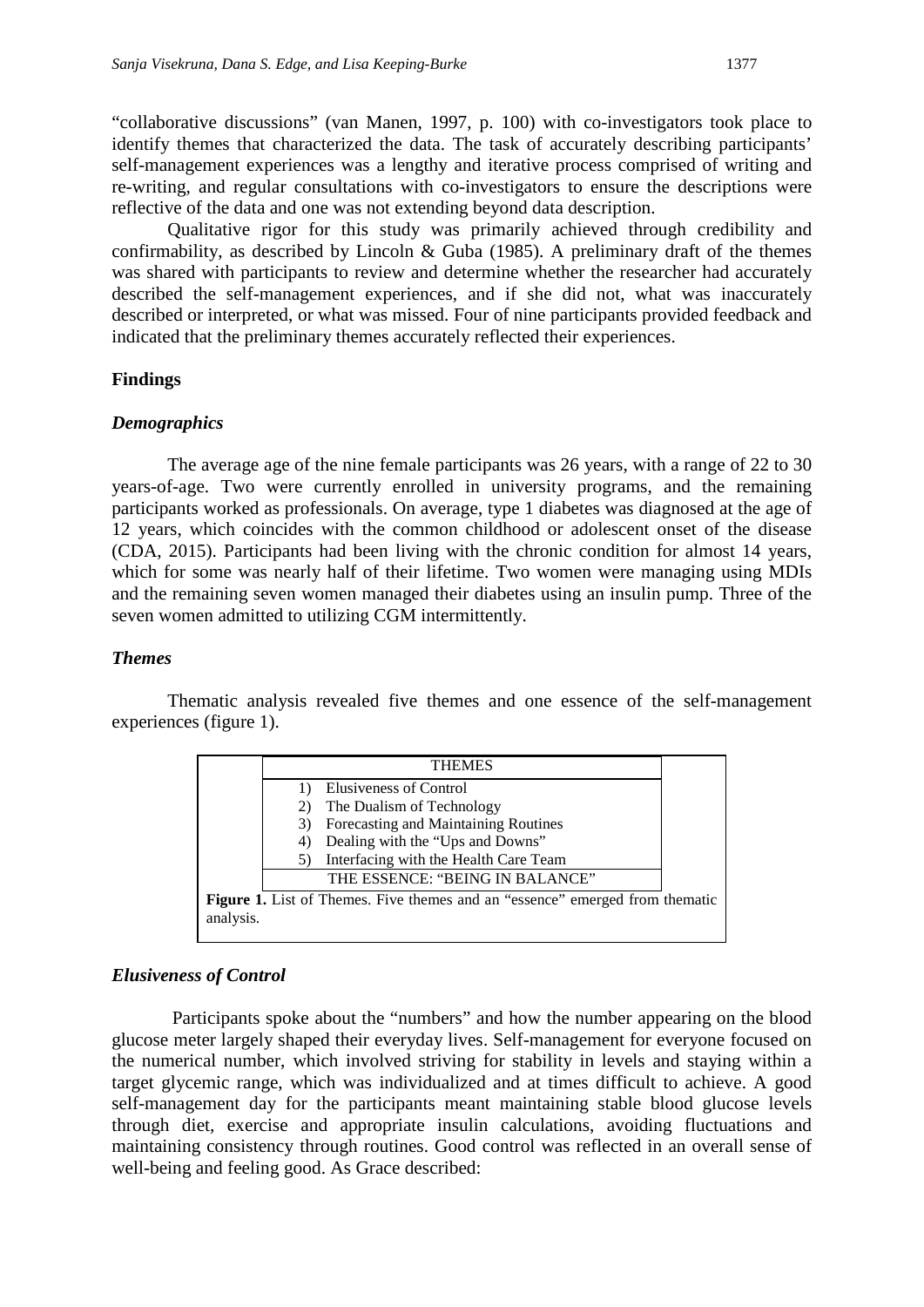I get really excited when my sensor [CGM sensor] has come in and it's sort of flat lined at 5.5 or something because 5.5 to me is the perfect blood sugar…It's a big deal if you can get it and keep it at that level for 24 hours and show that on your graph.

While a good day was described in relation to stable blood glucose levels, the ensuing effects of fluctuating blood glucose levels characterized a bad day.

The importance of maintaining good glycemic control was evident for all of the participants, yet at times was difficult to achieve or maintain. The fear of not achieving good control was reinforced by apprehension of long-term complications such as neuropathy, nephropathy and blindness, and at times influenced making future plans such as family planning. Participants were aware of the consequences of poor management, yet identified circumstances, some controllable and some not, which interfered with their ability to achieve or maintain optimal levels.

Adolescence and experiences in university had been challenging times for many of the participants. Erratic schedules, lack of routine, experimentation, resentment, neglect and new experiences were scenarios that presented obstacles and influenced some participants' willingness and commitment to self-management.

During umm school I would say I had not bad control, but it wasn't the greatest when I was in university and college. Umm cus because being away from home, and the stresses of school and everything, you know kind of put it on the backburner, instead of it being the first priority.... (Sarah)

Managing blood glucose levels during exercise was also a challenge. While the participants understood the importance of incorporating exercise into their lifestyles, scheduling it often proved difficult, as well as frustrating when managing the fluctuations in blood glucose levels at such times. Calculating insulin dosages and carbohydrate intake prior to physical activity was required. Participants described a process of "trial and error" calculations as a common strategy for figuring out appropriate insulin and carbohydrate intake during such times.

Exercise, insulin, eating, trying to figure that out; it's all over the board…I almost accept that my sugar's going to be high at the end of it [exercise] and I'll correct it and that to me is important that I work out for my heart... (Ruth)

At times, the commitment to daily blood glucose monitoring, insulin and carbohydrate calculations, and the interplay of trying to live a day-to-day life presented challenges for the young women to achieve or maintain optimal blood glucose levels. While all participants were well educated, and understood the disease process and regimes needed to achieve "good control," there were circumstances that sometimes got in the way, and prevented them from being able to live "by the book."

#### *Forecasting and Maintaining Routines*

Everyone spoke to the importance of routines in everyday self-management. For some, it was especially important that routines were incorporated into their daily lives. For others, lifestyles influenced which routines were established and maintained. Whether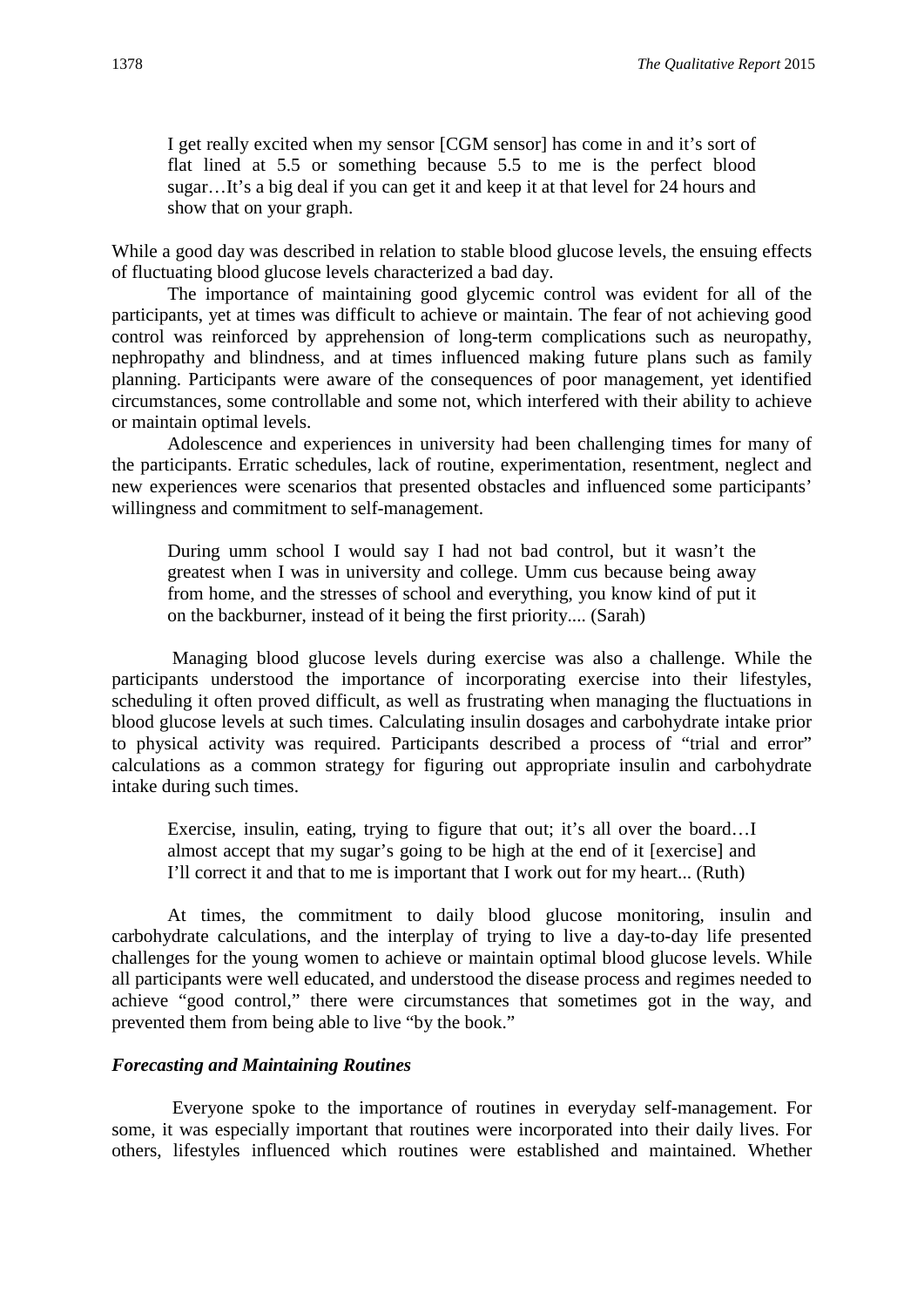managing by injections or insulin pump therapy, the women in this study established routines to help them stay in control.

Carbohydrate counting was a required, routine self-management activity for everyone. Those who managed using an insulin pump inputted the food's carbohydrate count into the pump and "let the pump do the work" for them, while others mentally calculated the appropriate insulin dosages. Routine blood glucose monitoring, accurate calculations of carbohydrates and insulin dosages, eating consistently and engaging in routine physical activity were activities participants tried to sustain.

I've always been pretty good about recording my sugars and making sure I always check before I work out and before meals...I've always checked my blood sugars four to five times a day, worked out how much insulin I should be taking…It's been a lot easier to manage my diabetes since finishing university, just because I have a consistent, daily routine. (Hayley)

Being able to anticipate, and plan for activities outside of the norm, or increases and decreases in activity level was important because variation affected blood glucose levels, and fluctuations were something participants tried to avoid. Being spontaneous was difficult and impractical. Planning meant negative episodes could possibly be avoided, and participants could have some control over their outcome. "Just in case" situations were always taken into consideration because the severity of potential consequences was too great. Participants knew what they "should" be doing to self-manage, but acknowledged it was not always possible or realistic. Individual goals, lifestyles, and to some extent their phase in adulthood, determined how self-management was approached. The "should" included routine blood glucose testing, accurately calculating carbohydrate and insulin dosages, eating healthy, exercising routinely, paying attention to internal body cues and making necessary adjustments during times of variability. Women strived to keep all of these elements intact, but it was not always easy to consistently follow set routines:

If somebody were to tell me this is exactly what you have to do to keep it [blood sugar] perfect, I almost feel like okay I will do that, unfortunately it's just not that type of disease. What I do today is going to be completely different from what I do tomorrow and the insulin I give myself today will react different than it does tomorrow… like it's so ever changing and volatile, it's what makes me crazy. (Ruth)

Additionally, some women spoke to the demands of their jobs, including shift work, which made it challenging to consistently sustain routine. Adjusting hourly basal rates, scheduling blood glucose testing and mealtimes, as well as the effect of changing sleep patterns on glycemia, were factors that were considered when planning for shift work. Inconsistent schedules did not always warrant desirable control. Planning ahead and maintaining routines were important strategies that the women tried to incorporate into their lives, and which to some extent helped them forecast and/or avoid negative events.

### *Dualism of Technology*

Participants described the pros and cons of each of the insulin regimes. Insulin pump therapy was key in optimizing self-management for seven of the nine women, and enabled flexibility in daily living, as well as contributed to feelings of normalcy and of being liberated for some. It was important for these young women to be able to go about their daily lives and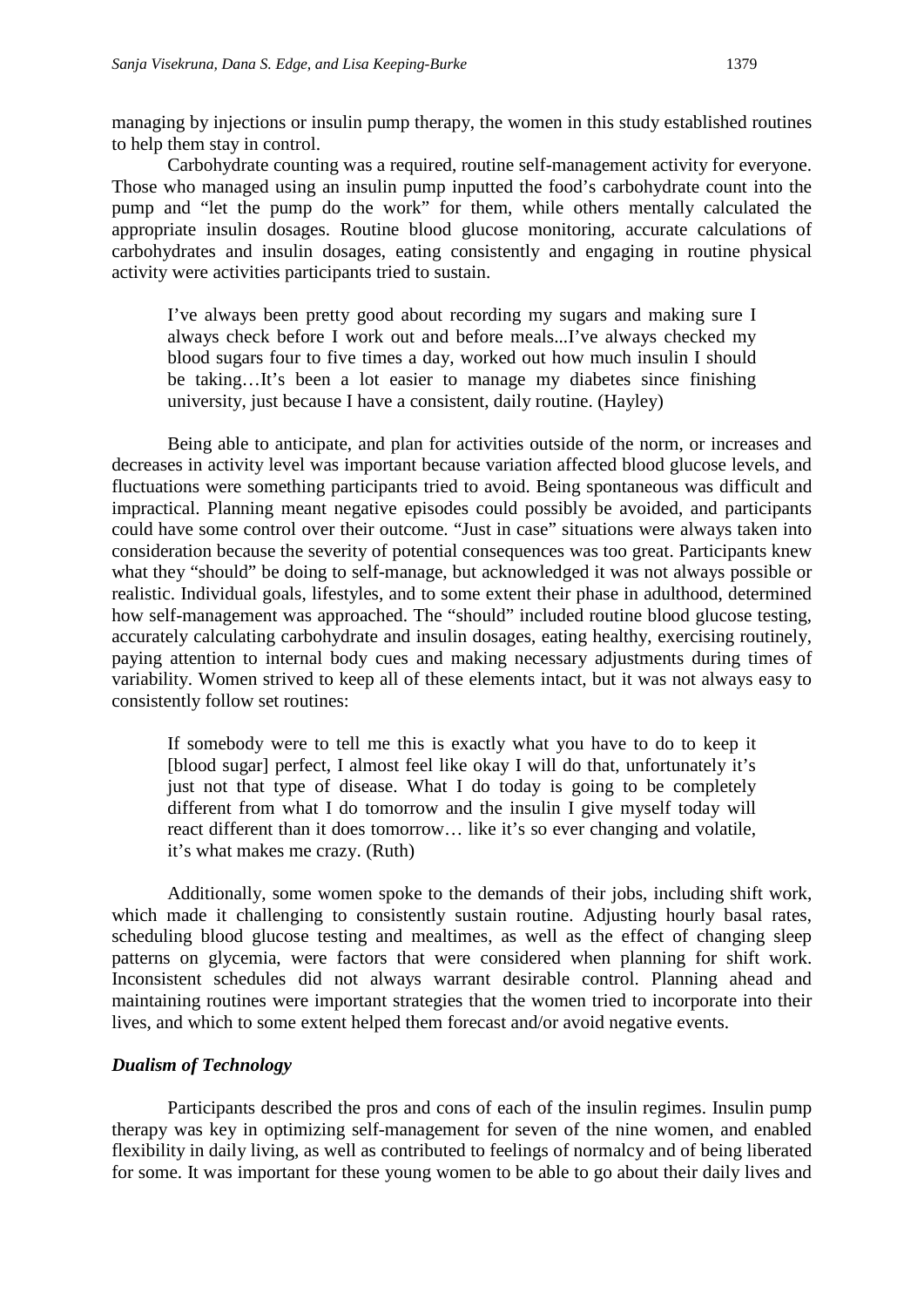to feel in control of diabetes. Participants were not restricted to one standard diet or schedule, and insulin dosages could easily be adjusted. Although routine was essential for most in facilitating self-management, not having to follow a set regime promoted flexibility in decision-making.

I find that with the insulin pump I have more freedom to eat on my own schedule, whereas with MDIs I had to worry about when my long acting insulin would peak and taking the fast acting insulin a half an hour before eating. I even remember planning my wedding dinner around these times. (Carol)

Utilization of the various features of the insulin pump was individualized. Temporary basal rates were described as valuable for being able to optimize blood glucose levels. Temporary basal rates enabled participants to control for variation in activity levels and periods of instability such as during the menstrual cycle. Basal rates could be increased or decreased depending on need and preference. With guidance from the health care team, one participant implemented a temporary basal rate during the week she was menstruating. She wore a CGM sensor for two menstrual cycles, and was able to control for hyperglycemia in subsequent cycles. Preventing fluctuating blood glucose levels was essential and being able to set a temporary basal rate was one means to attain stability.

Participants managing with an insulin pump had a "bolus wizard" feature incorporated into their pump. This feature enabled the pump to calculate insulin dosages for meals based on individualized settings. Participants had individualized carbohydrate to insulin ratios, and insulin sensitivity factors to correct for hyperglycemia, which were programmed into their pumps. The participants described being able to input blood glucose levels into the pump, and accordingly the pump suggested an insulin dosage. Participants could accept the pump's suggestion, or input their own desired dosage. Judgment and control were necessary in decision-making when women decided whether or not to override the pump's suggestion. Older insulin pump models required some women to make mental calculations. Transitioning to a new system meant one needed to trust the pump, which was not always easy.

I'll input a blood sugar, input any carbs if applicable and it [insulin pump] will give a suggestion. More often than not I'm going off that suggestion. When I first started, it was that trusting thing and I was overriding a lot...(Anna)

Technology also influenced structure and access to the health care team. Participants managing using an insulin pump could download information from the pump. Health care professionals used this information during routine appointments or email communication with the women. The information was evidence of what had transpired over the past few months and which meant there was no hiding from the numbers.

I download my pump data and my sensor data and email it to her [nurse] um as often as I do it. So I'm in contact with her via email at least twice a month, and if I have questions in between then I'm constantly in contact with her. (Grace)

Participants also identified negative attributes of the pump including the feeling of being attached to a device, as well as not being able to easily conceal and integrate the pump into their wardrobes, which was frustrating for some.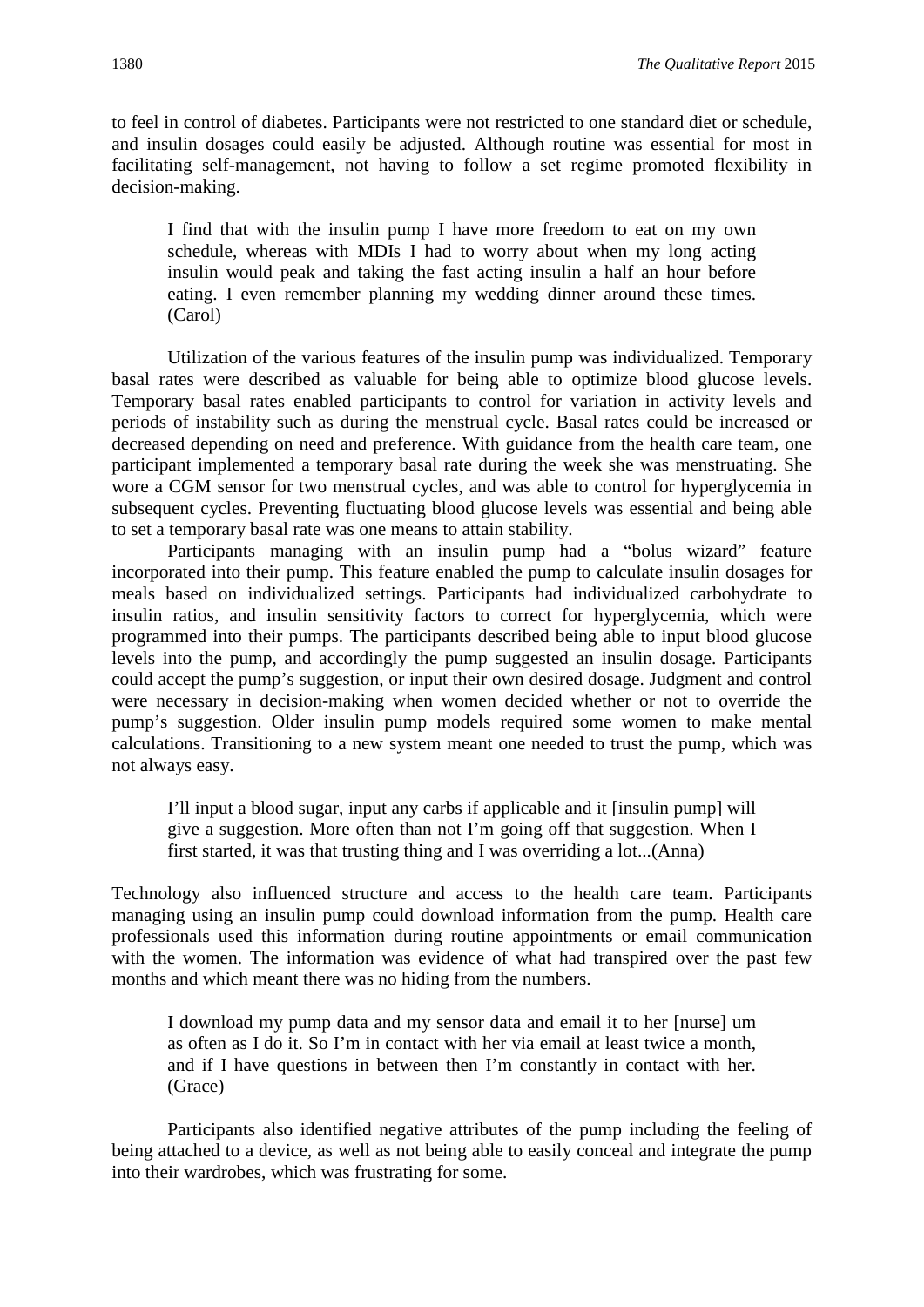It [pump] does help me to be in better control, but it's also a machine that's attached to you and as a girl actually that's a huge difference because it sucks. Where do you put it? It's in my bra most of the time on the side. It's very superficial, but dresses, where do you put it with dresses? (Ruth)

*Insulin pump therapy and continuous glucose monitoring.* For the seven participants managing using an insulin pump, three admitted to using CGM sometimes. The ability to continuously track glucose levels, and graphically display results was valuable in helping them to self-manage. A routine blood glucose result provided an instantaneous reflection of glycemia, but did not forecast objectively what would transpire over the next several hours, or during periods of instability.

I think having them [CGM] would improve my ability to self-manage and selfcare a whole lot because I would be able to adaptive manage much better because at this point I'm guessing what happens between blood sugar tests. (Jocelyn)

To some extent, individual attitudes, goals and priorities determined the degree to which CGM was used. Some were learning how to balance the demands of work and school with diabetes, which inadvertently influenced the time they could devote to evaluating graphs and trends of their glucose levels. Commitment to self-management evolved over young adulthood and was particularly evident for those hoping to start families, making achieving and maintaining tight control that much more important.

I guess as you get older maybe, I don't know if it comes with age, acceptance, or maybe just in line with the other goals that you have in your life . . . the focus has come down to good management means good things for me in my life as a whole. (Grace)

Some women wanted to use CGM throughout any future pregnancy. Participants anticipated that being pregnant would be a stressful and challenging experience for them because of diabetes. Wearing the CGM sensor would give them confidence, and the reassurance that subtle internal changes were being adequately monitored, and could be detected sooner rather than later.

Having to already wear the standard subcutaneous infusion set, some did not desire to wear an additional apparatus, or to have something else attached to them. Additionally, due to financial cost, accessibility to CGM was a concern for some, and consequently prevented consistent utilization of the device.

*Multiple daily injections.* Insulin delivery by this mode presented more regimen and structure into participants' lives, which was not desirable for some. The two participants managing with injections, however, did not describe feeling restricted and felt their therapy was "quick and easy."

It's like a little checklist and you key in your management to it. You schedule it in, but it keeps me kind of in a routine, which in turn helps with my diabetes management. (Judy)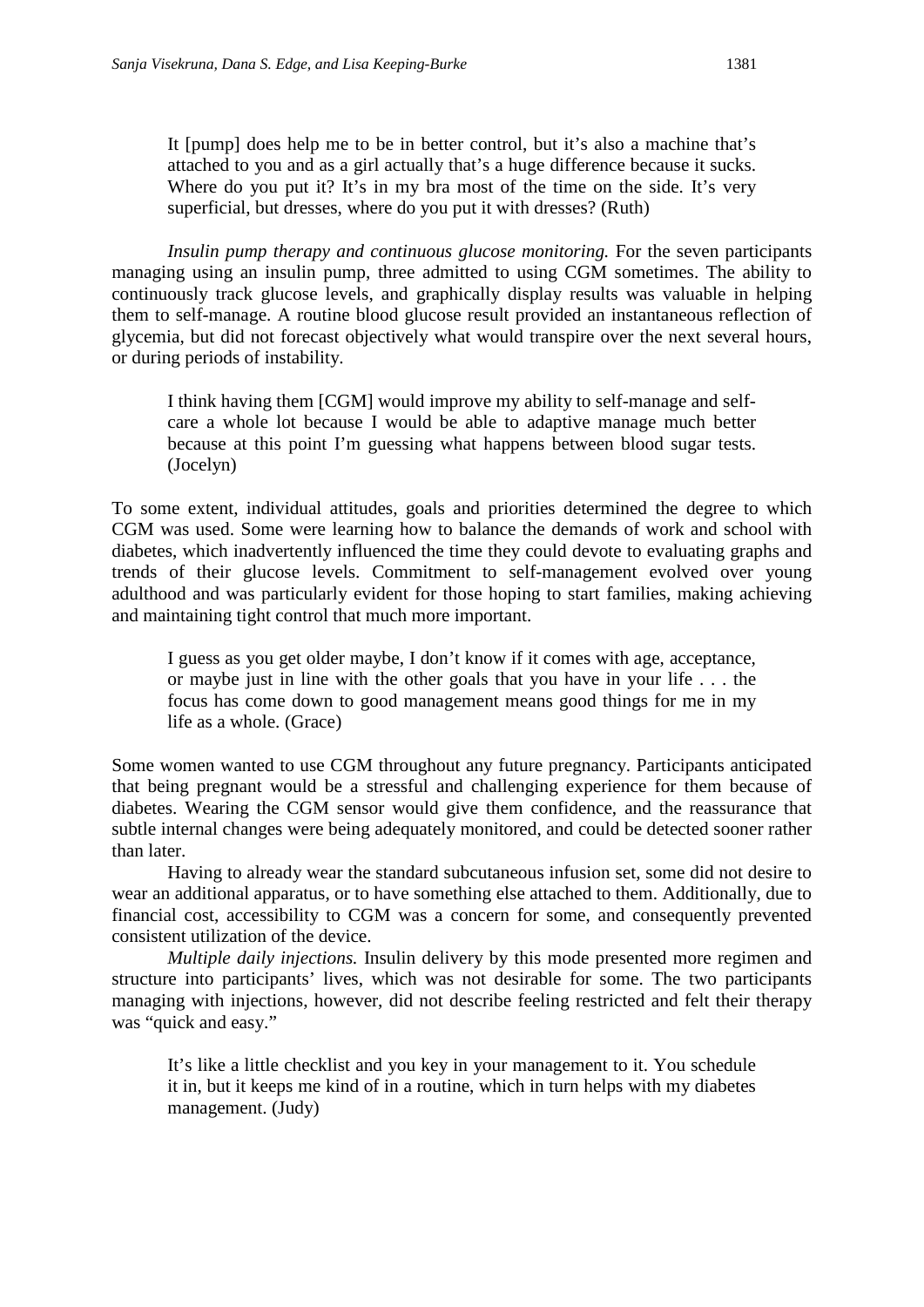The underlying principles of carbohydrate counting and correction dosages for hyperglycemia were the same for both therapies. The substantial expressed difference was that insulin pump therapy offered more flexibility with day-to-day living.

#### *Dealing with the "Ups and Downs"*

While dealing with the "ups and downs" of daily living, participants also dealt with the fluctuations of their blood glucose levels. Fluctuations required relentless attention, and affected them physically and psychologically. Participants did not like how fluctuating blood sugar levels affected them, and bad days were typically comprised of fluctuations.

*Low and high blood sugar levels.* Most participants' spoke about the negative effect low blood sugars (hypoglycemia) had on their lives. Dealing with hypoglycemic episodes was undesirable and inconvenient. The ensuing effects of hypoglycemia followed one participant into her day:

If I've been woken up with a low sugar…you're just off for the day. You're groggy. You're tired. Your sugar is high and then you're overcorrecting so you're going low again and it's really those days…you really feel like you're diabetic. (Ruth)

Hypoglycemic reactions were something participants were forced to deal with, and anticipating hypoglycemia was a fearful experience. Participants dreaded hypoglycemic reactions; in particular, those who lived alone felt vulnerable, in part because there was no one to rely on at such times.

Similar to the work required to deal with hypoglycemic reactions, high blood sugar levels (hyperglycemia) entailed a process of needing to "figure it out." Fear of complications resulting from hyperglycemia was expressed. The psychological effect of hyperglycemia was something participants had to deal with.

What I wouldn't want from it [diabetes], well obviously the complications in the long-term the just not having to worry about that would be nice. (Hayley)

Concurrently, while committing to a daily diabetic regimen, individual mind-sets helped participants get through difficult times, including hyperglycemic episodes.

I do my best to control it so you just have to realize that it's not going to be perfect. (Hayley)

Being proactive, and following individualized regimes did not always secure desirable blood sugar levels. Frustration dominated when they could not "crack the code." Participants were realistic and accepted that perfection was not always attainable, and dealt with elements that were within their control.

*Menstrual cycle.* The effects of the menstrual cycle on glycemia, and the resultant self-management attitudes and health behaviors were explored among participants. Most participants admitted that their menstrual cycles affected them, both physiologically (fluctuations in blood sugar levels and insulin resistance) and psychologically (emotional effects commonly reported with menstruation). Fluctuations in blood glucose levels were the norm during specific times of the menstrual cycle. Most women experienced periods of hyperglycemia a few days before and during menstruation. Some also experienced insulin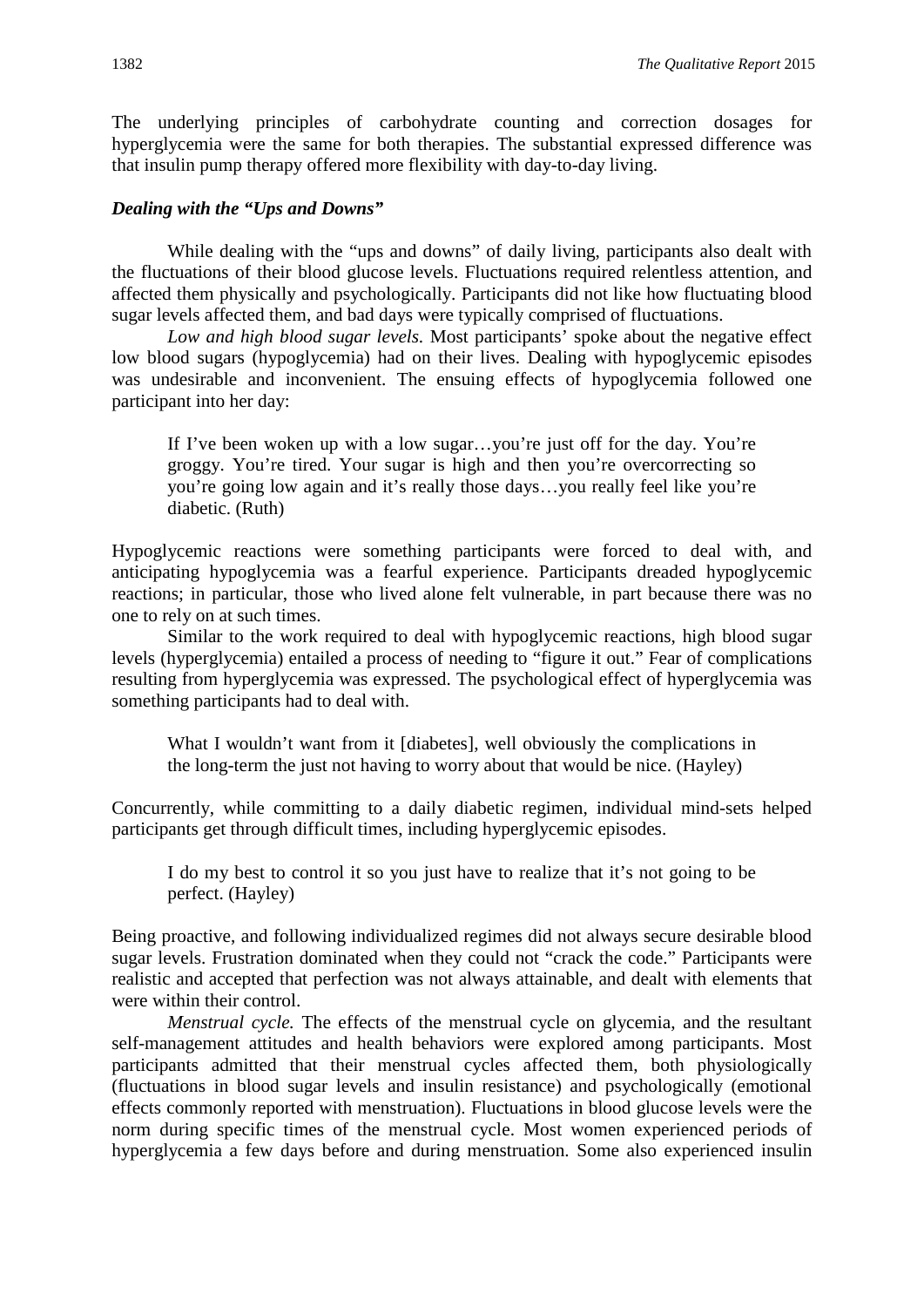resistance, whereby hyperglycemia was unchanged despite delivery of uncharacteristically large amounts of insulin.

I want to say it tracks to ovulation kind of early, mid cycle where my blood sugar's just high and it won't come down no matter what I do and I'm just like okay it will be 20…or if it comes down it's because I've pumped so much [insulin] into my body it just crashes. (Jocelyn)

Some women also experienced hypoglycemia.

I have gone low during that time too and it's a pretty weird extreme like I've been low to almost to the stage of passing out…that actually happened during my last cycle; I dropped down to like 2.9 and almost didn't have time to treat it. It was pretty intense. (Judy)

On any given day, a combination of factors could contribute to a flux in blood glucose levels. The connection to menstruation and its affect on blood glucose levels was not always made. When their bodies were "wreaking havoc," elevated blood sugar levels were treated similar to other imbalances such as illness, stress or periods of physical activity. Strategies participants used during this time included adjusting hourly insulin pump basal rates, programming temporary insulin pump basal rates, treating hyperglycemia with correction doses of insulin, and/or testing blood glucose levels more frequently. The ensuing feelings from hyperglycemia were undesirable, but were accepted as short-term, and dealt with as they occurred. Hormones evidently caused "ups and downs" in blood sugar levels during the menstrual cycle, however, participants did not dwell on the outcomes, but rather made adjustments to their diabetic regimes to deal with this period of hormonal imbalance as best that they could.

*Fluctuating weight.* Some women shared their frustration and challenge of maintaining a healthy body weight. One participant admitted that both exercise and insulin pump therapy caused her weight to fluctuate. As an alternate strategy to accommodate for hypoglycemia, instead of consuming additional carbohydrates, she decreased her hourly basal rate prior to exercising.

It does kind of frustrate me just in terms of weight loss. It makes it a lot harder to lose weight and my weight does fluctuate a lot especially since switching to the pump on Humalog® [rapid-acting insulin], it's really sensitive. I do try and be conscious of how many grams of carbs [*sic*] I'm having in a day. (Hayley)

Similarly, another participant shared this frustration with weight fluctuation, and additionally, endured a significant period of rebellion in adolescence, intentionally withholding insulin to lose weight, which had negative repercussions to her diabetes management and overall wellbeing.

I went from three injections a day down to one injection a day and that one injection was probably about half of what it should have been; just enough to stop you from feeling like you wanted to throw up every two seconds but enough that the weight was coming off and then I did that for about six months and I got quite sick. (Grace)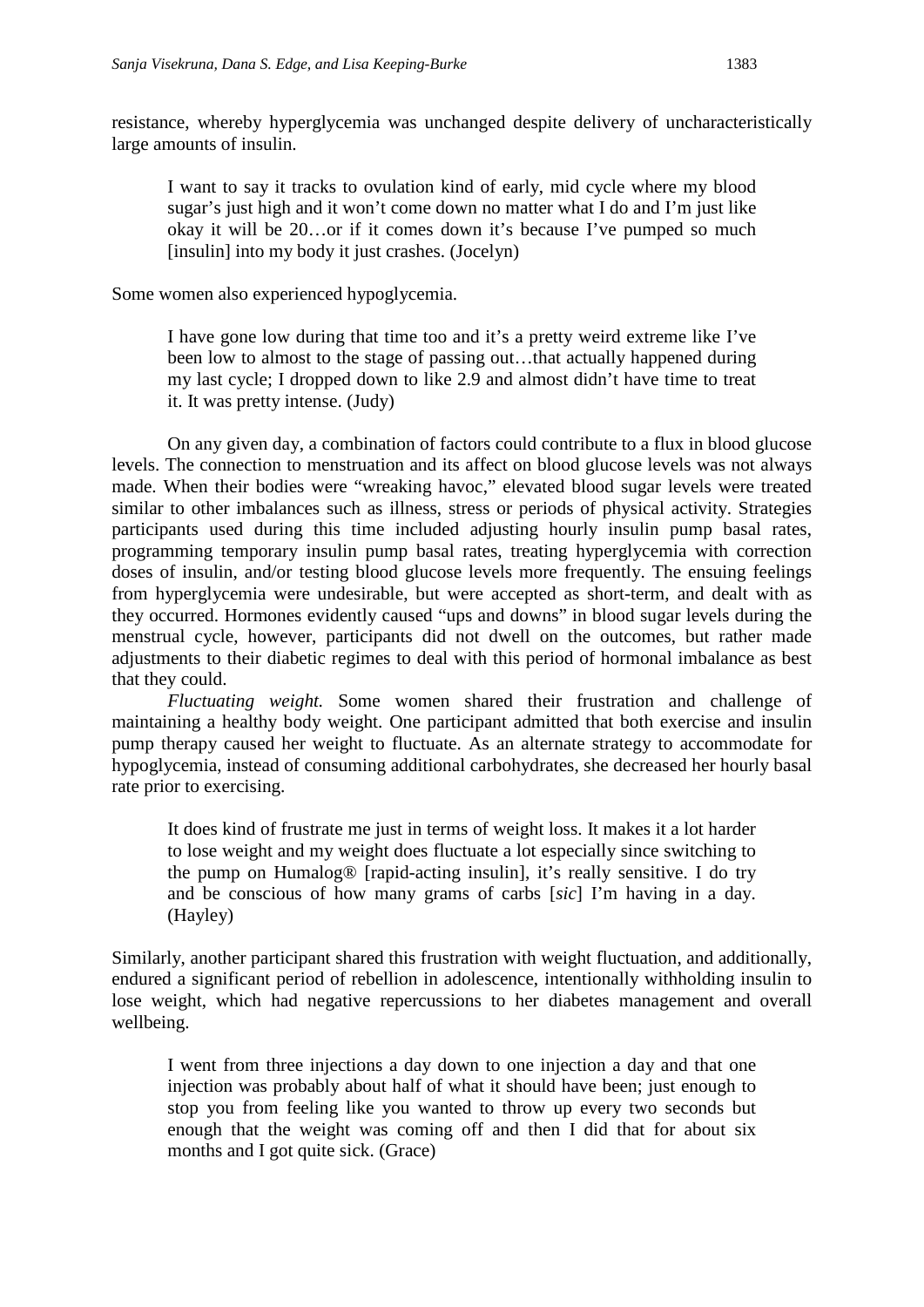A combination of insulin, exercise, self-image and attitudes influenced the "ups and downs" that some women faced with managing their weight.

*Feelings and attitudes.* Feelings and attitudes towards diabetes evolved over time as participants accepted and learned to live with their disease.

I think that it's [diabetes] changed my personality...and I've noticed it around me as well...it carries over, and again trying not to...um take on... poor feelings about yourself but at the same time taking on all the good feelings that come along...the independence...(Anna)

Participants worried about the future and sometimes attributed negative feelings towards the diabetes, including frustration, annoyance, stress, and the notion that diabetes was an added, constant burden.

Individual differences existed between participants, including age, relationship status, desire, and diabetic readiness in terms of achieving the recommended A1c. Only a few participants were ready and had the desire to start families, and they were working hard to achieve the target A1c level recommended prior to pregnancy. It was evident that the pressure of trying to achieve tight glycemic control affected them psychologically as they prepared for this new phase in their lives.

I think the stress just from fine-tuning your management and trying to really zone in to get your A1c down is stressful…I feel like I'm really making an effort and I'm working towards the 6's, but the harder I work the further it kind of gets away from me. (Grace)

The "ups and downs" of blood sugar numbers, hormones, weight, and emotions endured by participants were elements of their daily lives, which they were learning to deal with in order to live their lives. Individual mind-sets and strategies helped them get through difficult times, which were sometimes as a result of blood sugar levels.

#### *Interfacing with the Health Care Team*

Living with diabetes meant demonstrating a commitment to attending routine endocrinology appointments with a diabetes health care team was important. The extent of commitment, and attitudes toward the team varied and was influenced greatly by the nature of the patient/provider relationship.

Participants distinguished between their experiences in the pediatric and adult health care systems. Particularly, some participants spoke highly of their pediatric experiences, and appreciated the team approach that predominated during this phase of their development.

I really struggled with the difference [in adult care] because I had gone to the clinic [pediatric clinic] and with that sort of approach you spend a whole halfday there and you see everybody in one shot. You see your dietician; you see your endo [*sic*]; you see your nurse. Sometimes they would suggest you see a social worker as well to sort of hash out any problems you may or may not be having. (Abby)

These participants voiced experiencing a greater degree of attentiveness and monitoring from practitioners in various pediatric settings in comparison to adult healthcare practices.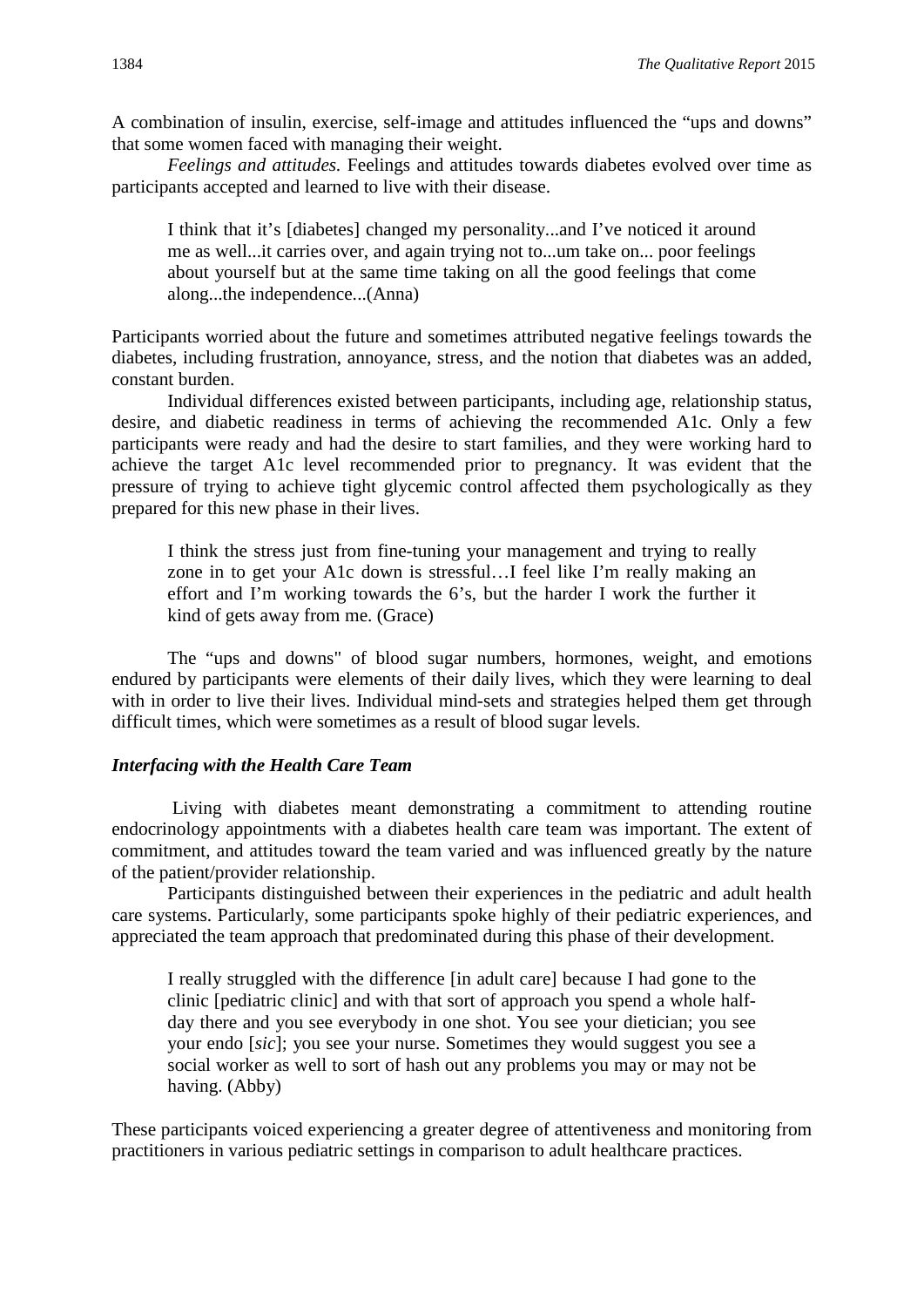It was difficult for some to adjust to the transition into adult care, a system characterized by new expectations, structures and processes. Moreover, finding a suitable endocrinologist in adult care often proved challenging. Routine adult care appointments were structured similarly for all, and the participants described similar distinctions between members of the health care team. Time spent with endocrinologists primarily focused on blood glucose and A1c values. In contrast, diabetes educators spent time communicating and personalizing appointments to meet individual needs and goals.

Varying experiences with health care teams existed. Not only did the roles of team members differ, participants generally perceived more positive experiences with diabetes educators in comparison to endocrinologists. Participants expected support and resourceful information from their health care team. Negative experiences ensued for some, as they often did not feel adequate support, in particular from endocrinologists.

You go and see an endocrinologist every six months. They know nothing about you. All they look at is your A1c. In their minds, why can't you get it to six? Why can't you get it to seven? Why are you always hovering at the eight mark? So you feel like, you feel like crap…They barely know your last name yet they're telling you to change everything you do. (Ruth)

Women had individual expectations and preferences, which were evidently not always acknowledged by the team. Diabetes was something that the participants were living with and learning to manage. They developed individual regimes that were working for them, and it was important for providers to acknowledge, and not dismiss elements of individuality, which they possessed and applied to their daily lives. A disconnect between patient/provider expectations was sometimes evident and influenced attitudes towards selected members of the health care team, and approach to self-management. Additionally, one participant pointed out the prevalence of T2 diabetes in adult care.

Unfortunately they're [health care team] really in tune with T2 diabetes and seem to have this disconnect when it comes to their T1 adult patients. They don't seem to understand why someone who's managing diabetes for the past [number] years would have any questions, and it's frustrating to say the least. (Grace)

Although the services of the health care team were routinely sought, managing diabetes was something the participants tried to do themselves. There was an agreement that individual responsibility and accountability were required for successful self-management, and there was also a shared feeling of not wanting to do it alone. A combination of individualized regimes, and support from loved ones and the health care team was essential for enabling optimal self-management health behaviors. Relationships with health care teams evolved over time, and as phases in adulthood and priorities changed, some participants relied more heavily than others on the health care team. A shared feeling of making diabetes a priority existed, and was reinforced by the long-term goals that the participants envisioned. Sometimes they had to "tighten the strings" on their management, including taking the responsibility to seek out and utilize the health care team more efficiently. For some, teams were more active in self-management, while other participants relied very much on themselves. Participants needed to trust the health care team and to be in balance with the domains of their lives; women needed to interface with the health care team.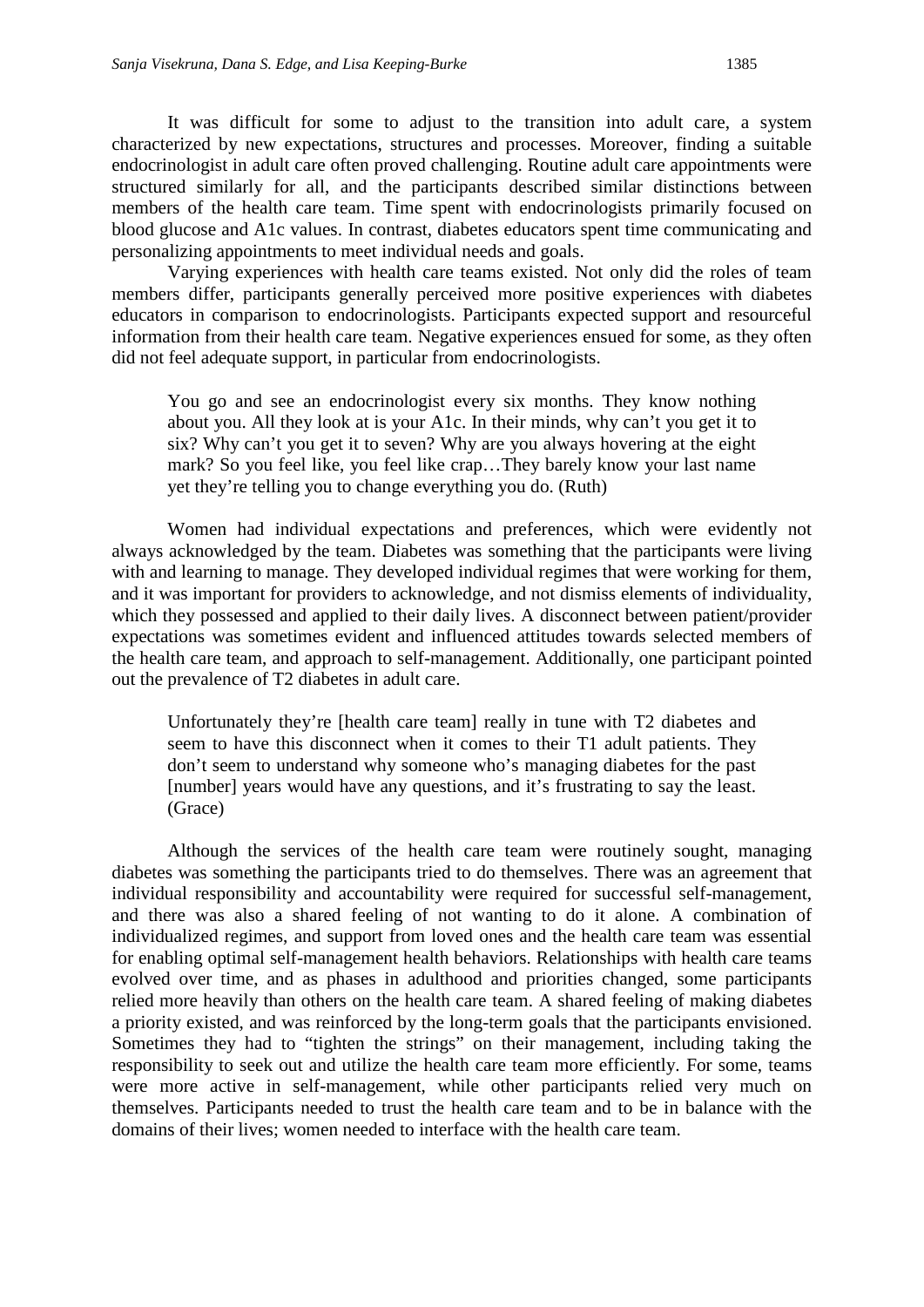#### *The Essence: "Being in Balance"*

"Being in balance" was the essence, of what was believed to embody the selfmanagement experiences of the nine women living with T1 diabetes who participated in this study. The concept of self-management very much involved an interplay of multiple factors including commitment to the diabetes regime, individual strategies such as the maintenance of routines, attitudes and goals, involvement of the health care team and dealing with the "ups and downs." Participants characterized the concept from similar standpoints. In particular, the concept of self-management centered on achieving and maintaining stability in blood sugar levels. Women were asked what self-management meant to them:

Self-management means keeping myself out of the hospital. It means just being healthy so I am able to live, to work, to do what I need to do to finish going to school…Keeping my blood sugars at a very stable range; keeping them hopefully lower…And just being able to control everything so I can live. (Judy)

The goal of "being in balance" was not easily, or always attainable. Several factors influenced or hindered their ability to achieve balance. They did not have control over inevitable biological processes, the external environment or unexpected situations that confronted them. Individualized adaptations were adopted, which enabled them to live to the fullest in hope of diabetes not dominating their lives. Maintaining routines was important for achieving and sustaining "good control." Some depended greatly on routine in their daily days, and others had difficulty establishing routines due to the demands of their lifestyles. It was difficult to be spontaneous, hence forecasting and planning were dominant selfmanagement strategies.

Learning to deal with the consequences of the "ups and downs" of blood sugar levels, and the consequential influence on daily lives was part of the overall self-management experience. Individual glycemic goals existed, and women strived to stay in balance with their personal goals, as well as those set out by the health care team. Sometimes there was a disconnect between the patient/provider expectations, which the participants found frustrating. Overall, the onus of self-management lay with participants, and commitment to self-management determined the outcome of blood sugar levels. Women expected guidance and support from the health care team, yet understood that individual action and commitment to self-management dictated a future, where outcomes could not always be predicted.

Technology played a significant role in promoting and optimizing self-management. Insulin pump therapy offered flexibility, and helped some women to stay in balance. Seeing the numbers and trends from the insulin pump's output also helped some participants optimize and evaluate success in self-management, and this required immense commitment.

Women knew what the "should" of their diabetes regimes entailed, but admitted it was not always feasible, or realistic to live strictly by the cards that they were dealt. Being a "good diabetic" meant abiding to individual regimes as best that they could, and sustaining positive mind-sets when goals were not reached.

...I'm not always the greatest diabetic and that's fine, and kind of coming to terms with that and trying not to feel guilty all the time cus you can get trapped in those cycles... (Jocelyn)

Coming to terms with living with diabetes took time, and with maturity, the young women grew to accept the disease as a part of their lives. Self-management was something that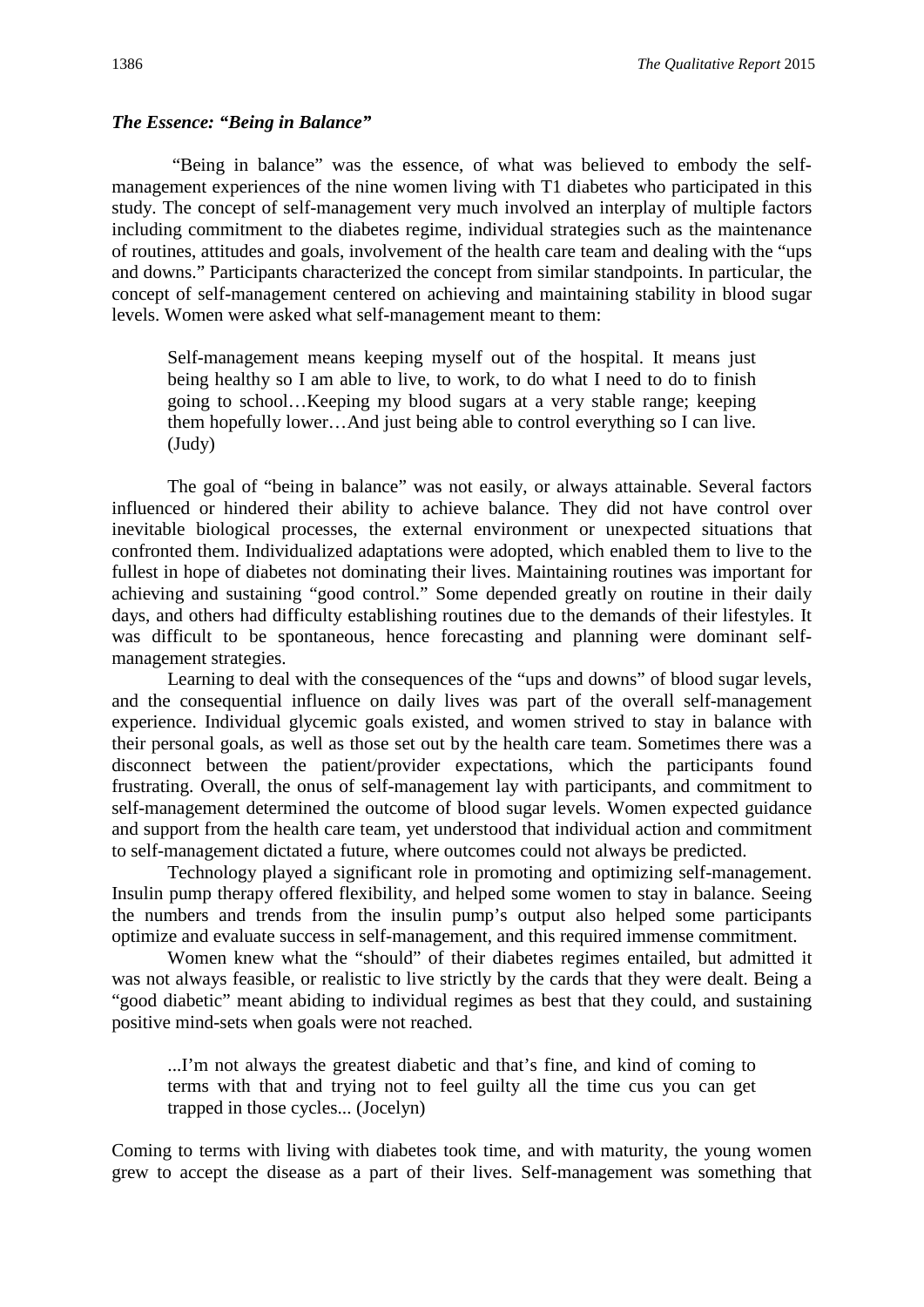evolved over time, and something with which they were all still trying to grasp. To be in balance, women had to consider all realms of their everyday lives while concurrently managing the "ups and downs" of their blood sugar levels and associated symptoms. Perfecting self-management was not the ultimate goal, but rather, the goal was being able to live their lives in balance with diabetes. Ultimately, being in balance with oneself was equated to being in balance with the numbers.

#### **Discussion**

The experiences of living with type 1 diabetes have been extensively described in the qualitative literature, yet the meaning of self-management has not been previously explored from the perspective of the young adult female. Having a chronic disease requires commitment to self-management over time and the young women in this study expressed that this is not a linear process, but an iterative experience of highs and lows. The descriptions of self-management expressed by participants resulted in the emergence of five consistent and coherent themes. The theme, *elusiveness of control*, captures how participants tried to achieve and sustain stable blood sugar levels, but that often control was something that was hard to grasp and hold on to. A focus on the "numbers" was evident, and influenced daily outcomes and attitudes towards diabetes and self-management. Likewise, Rasmussen and colleagues (2007) identified the "basic social problem" (p. 301) in a grounded theory study for women living with T1 diabetes as "being in the grip of blood glucose levels" (p. 301). By explicitly exploring the meaning of self-management in the current study, participants very much defined self-management, not only in relation to their blood sugar levels, but how they needed to attain stability in the numbers so there was a translation into positive outcomes for daily living.

Successful self-management relies heavily on commitment to *forecasting and maintaining routines* such as daily blood glucose testing, A1c testing (every 3-6 months), routine meals, physical activity, appointments with the health care team and screening for potential complications (CDA, 2013). Although the participants in this study acknowledged the importance of sustaining these health behaviors and activities, the demands of everyday life, including school and work, sometimes interfered with their commitment. Rasmussen and colleagues (2007) corroborate this finding as they found transitions into the workplace characterized by fluctuating blood sugar levels for women with T1 diabetes. In the current study, the introduction of new and complex responsibilities in the workplace posed selfmanagement challenges for some. In particular, ensuring routine blood sugar monitoring and consuming regular meals influenced whether one could achieve and sustain target blood sugar levels. Individuals living with chronic disease(s) must learn to deal with the social, emotional and economic consequences that they face (Holman & Lorig, 2004), which strengthens the notion that managing blood sugar levels is an elusive process, where multiple factors can enable and hinder individuals' ability to stay in balance with the domains of their lives, including blood sugar levels.

Insulin pump therapy has evolved to become an essential self-management strategy for individuals living with T1 diabetes. Several advantages of this insulin delivery system exist and can include an increased sense of freedom, flexibility, convenience in day-to-day living, decreased hypoglycemic episodes, ease of dose adjustments and improved glycemic control (Chase, 2007b). There are also disadvantages to this therapy mode including financial cost, weight gain, risk of ketonuria or ketoacidosis (complications that can result from hyperglycemia), and the feeling of being attached to the pump (Chase, 2007b). Some women in this study confirmed that they experienced a feeling of attachment, as well as the challenge of integrating the pump into their wardrobe.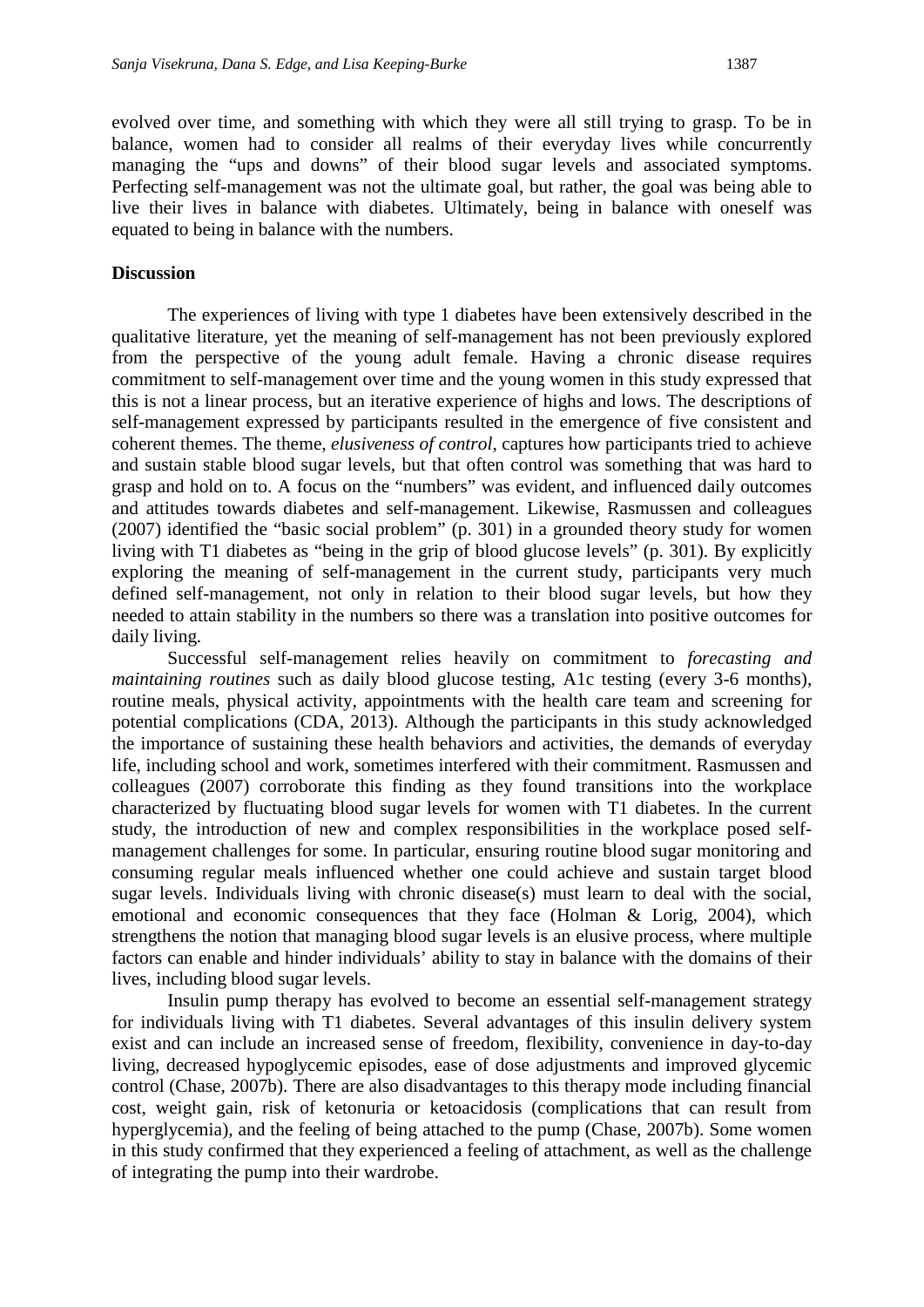Participants who utilized CGM voiced advantages including the value and desire to wear the device during pregnancy. Undoubtedly, some believed that CGM could optimize their overall self-management during such a time when commitment to self-management is precedent, and disease process consequences, such as hypoglycemia may be more prevalent (de Valk & Visser, 2011). An A1c value of  $\leq 7.0\%$  pre-conception and the following blood glucose values during pregnancy have been recommended: 5.3 mmol/L fasting plasma glucose; < 7.8mmol/L one-hour postprandial; and, < 6.7mmol/L two-hour postprandial (CDA, 2013). It is evident that tight glycemic control is important pre-conception and during pregnancy to avoid potential complications to the mother and infant (CDA, 2013). Participants' descriptions in the current study reinforced that the complexity and commitment to engage in self-management would be heightened during this time, and support from loved ones and the health care team would be critical.

While the participants' recollections of their self-management experiences included both the advantages and disadvantages of select disease management technologies in their everyday T1 diabetes self-management, it was also evident that not everyone was in a position to fully utilize all of the available features of the technology. In this regard, the qualitative reports in the current study are consistent with patient perceived ratings identified in previous quantitative work. In Rubin and Peyrot's (2009) study, merely 67% of individuals with T1 diabetes in the Real-Time CGM/CSII treatment group indicated utilizing the data management software, a similar finding to the current study where some participants reported not taking full advantage of an insulin pump self-management computer software. Moreover, identified as a valuable and essential self-management strategy, some participants expressed that the CGM sensors were not covered by their health insurance plans, which in turn creates a barrier for consistently utilizing the device.

Self-management descriptions among participants coalesced into the theme of *dealing with the "ups and downs"* of everyday life and blood sugar levels. The strain of managing hypo- and hyperglycemic reactions greatly affected participants, both physically and psychologically. In particular, the fear of developing complications as a result of diabetes was evident among all participants, and this finding is supported by previous research (Ingadottir & Halldorsdottir, 2008; Kay et al., 2009; Rasmussen et al., 2007). Participants acknowledged that the need to take responsibility for their health came at different points in time. For some, this recognition resulted from negative experiences, including purposefully withholding routine insulin dosages to maintain a desired body weight and image. This finding is confirmed in previous qualitative work exploring weight loss concerns/behaviors, and disordered eating among a group of young women and men with T1 diabetes (Balfe, 2013).

One aspect of forecasting in this study included assessing the effects of the menstrual cycle on glycemia. Participants shared how the menstrual cycle influenced their blood sugar levels and ensuing self-management regimes. Similar to this study, fluctuating blood sugar levels prior to (luteal phase) (Babata, Adan, Netto, & Ramalho, 2013), as well as during menstruation (Cawood, Bancroft, & Steel, 1993) have been previously reported in the literature. In the current study, specific self-management *strategies* participants applied when having to deal with the "ups and downs" of blood sugar levels during the menstrual cycle were described. In particular, the ability to program individualized temporary basal rates and utilizing CGM were described as valuable during such a time.

For most participants, the health care team played an important role in their overall self-management. Some participants during their adult care experiences, however, reported a paternalistic inclination, whereby their knowledge and expertise was not always recognized. The traditional compliance model approach to self-management where practitioners direct and inform the outcomes of patient care, disenfranchises individuals and does not promote feelings of self-efficacy in daily self-management (Thorne & Paterson, 2001), and such was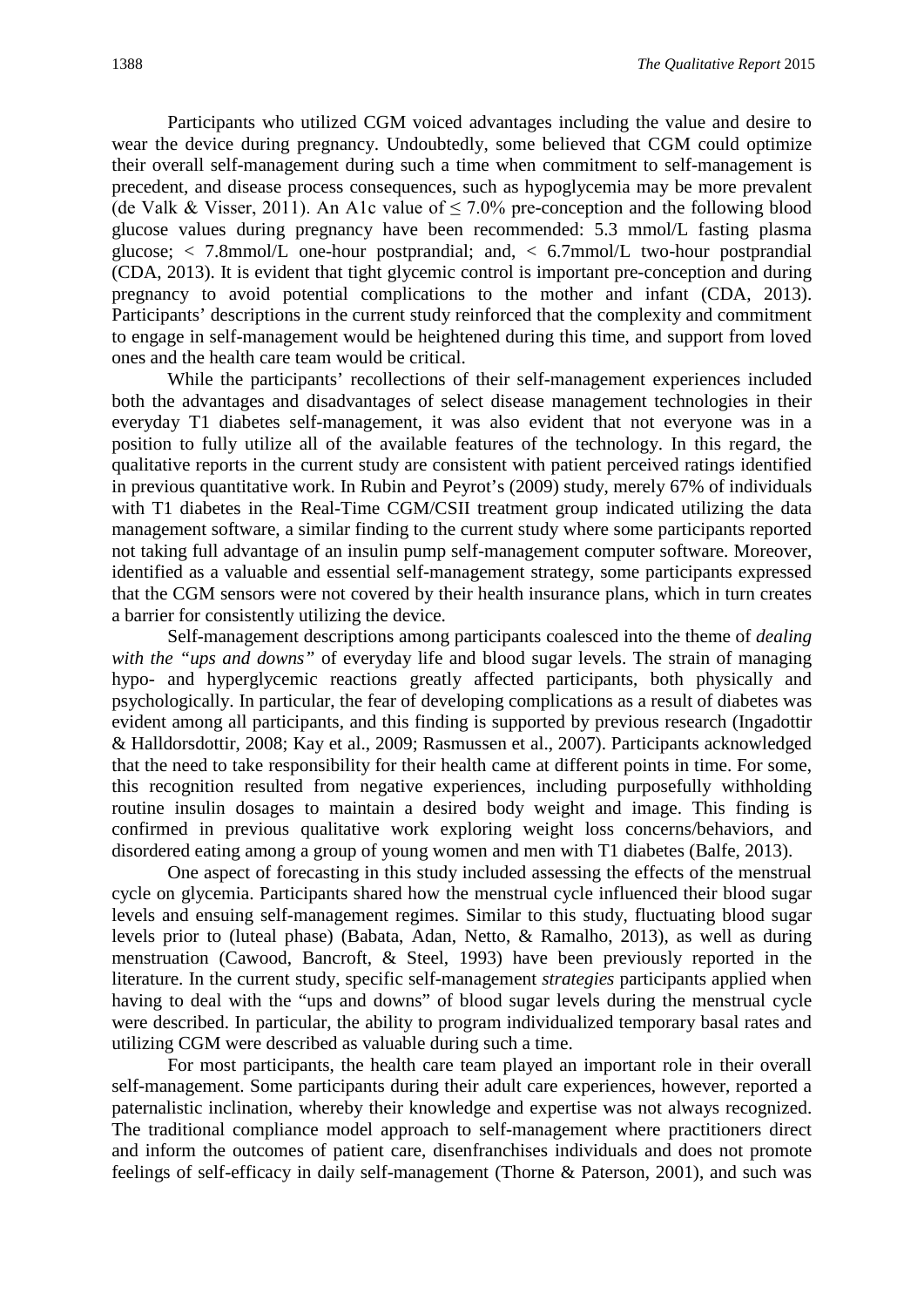the case in some of the experiences of the participants in this study. The importance and need for collaborative relationships between patient and provider are reflected in national standards (CDA, 2013; Funnell et al., 2009). Such collaboration was not always reflected in the stories told by participants in this study as some expressed frustrating experiences with practitioners. Conflicting perspectives on educational needs and treatment goals characterized these relationships. A "*bad girl* or *good girl* dichotomy" (p. 304) was coined by Rasmussen et al. (2007) to describe feelings women possessed toward health care professionals. This dichotomy was visible in some of the stories of the current participants who felt that for the medical professionals, it seemed to be all about the numbers, which became reflective in the women's overall sense of being.

As participants reflected upon their pediatric and adult health care experiences, clear differences, including introduction of challenges upon entry into the adult care system were obvious. Consistency in care, specifically finding a suitable endocrinologist in adult care was something several participants struggled with. Evidently this is not just a Canadian dilemma, as participants in another study were affected by the structure of Australia's health care system, and described the system to be " . . . non-logical and resource consuming" (Rasmussen et al., 2001, p. 630). The process for accessing specialty services, including obtaining a referral to an endocrinologist, was complex (Rasmussen et al., 2001).

In contrast to pediatric care, where the patient population traditionally has been exclusively comprised of individuals with T1 diabetes, entry into adult care means a clinic setting that oversees care for a combination of individuals living with T1 and T2 diabetes. As voiced by participants in the current study, there are apparent differences between the two types of diabetes, yet at times misconceptions materialize, which consequently causes frustration among individuals (Rasmussen et al., 2007).

The desire individuals living with chronic disease have for *"being in balance"* is not an uncharacteristic expectation, and others have described the importance of attaining and sustaining this milestone (Ingadottir & Halldorsdottir, 2008; Paterson & Thorne, 2000; Paterson, Thorne, Crawford, & Tarko, 1999; Rosenbek Minet, Lønvig, Henriksen, & Wagner, 2011). Paterson and colleagues (1999) described individuals' experiences of living with T1 diabetes as "transformational," whereby individuals constantly discovered and learned new capabilities about themselves, which inevitably influenced their outlook on the diabetes and self. Moreover, integration, whereby individuals are both physically and psychologically healthy, requires a combination of the diabetic and personal self, and is a process characterized by the need for acceptance, realization and ownership (Hernandez, 1996). Participants' experiences in the current study were "transformational," and their level of integration distinguished this. Being in balance required the ability to take ownership of the diabetes and self-management, and to maintain cohesion with other aspects of daily living. Self-management evolved and changed over time; comparable to Hernandez' conceptualization of "lifeways" (p. 47), participants in this study relied on the interplay of multiple self-management health behaviors to help them achieve balance.

Although previous qualitative literature has conceptualized the importance and value of sustaining balance during the course of living with a chronic disease, it is important to recognize the significance of the current study's findings, meaning and relation explicitly to the concept of *self-management*. Participants defined self-management in relation to their desire to achieve favourable blood glucose and A1c values. Participants' aspirations, experiences and relationships with the health care team further contributed to the essence of self-management and its meaning. To be in balance with oneself meant one would concurrently be in balance with the blood sugar levels. Participants' narratives confirmed the notion that individuals living with T1 diabetes are "in the grip of blood sugar levels" (Rasmussen et al., 2007, p. 303). The blood sugar levels resemble the building blocks of self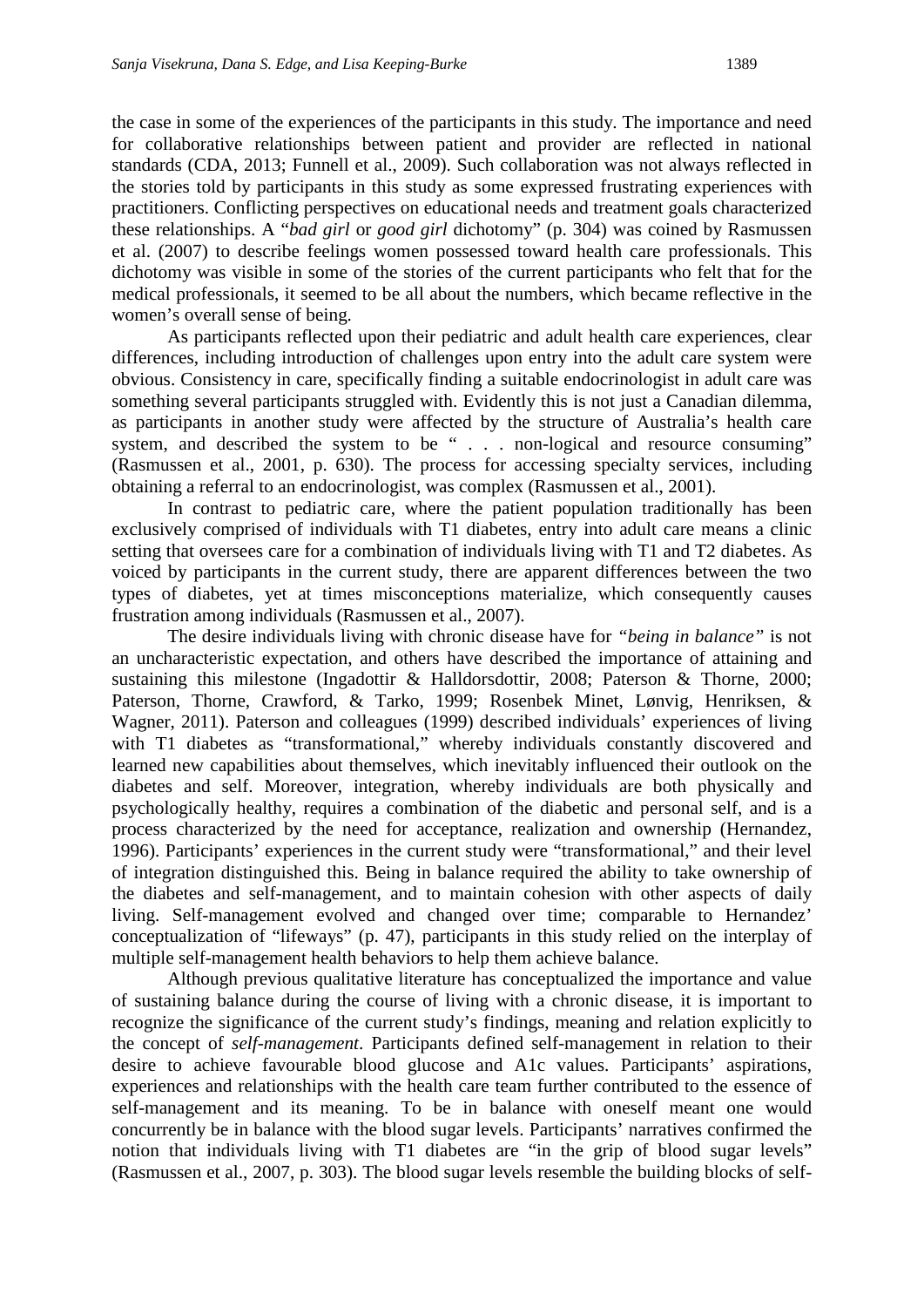management is equally notable, as the output on the glucometer may very well predict the cascade of activities that follow throughout the course of a day.

#### *Study Limitations*

The age range of the sample is fairly narrow; hence increasing the range to 35 years may have facilitated richer self-management descriptions, particularly from the perspective of more women in the family planning and/or motherhood phase of their lives. Moreover, the sample in this study is fairly homogeneous. For example, from a socioeconomic standpoint, women in the study were well educated, Caucasian, predominantly employed, and most were self-managing using an insulin pump. Management using an insulin pump requires access to a health care team and a financial commitment, which is not characteristic of all women living with T1 diabetes. Moreover, although it is not the intent of qualitative research to generalize findings, it should be noted that findings of this study may not be generalizable to women within the lower socioeconomic class, as their experiences may differ as a result of economic and social circumstances. A study of greater heterogeneity would be valuable to determine whether experiences of women across socioeconomic classes are comparable, or how they differ.

#### *Nursing Research, Policy and Practice Implications*

Findings from the current study reflect that technology has a substantial role to play in everyday T1 diabetes self-management. Additional quantitative research investigating the effectiveness of CGM for self-management, achieving and maintaining optimal blood sugar and A1c levels, and the quality of life of individuals with T1 diabetes would contribute to the diabetes literature.

In 2013, 548 billion in U.S. dollars was spent globally on diabetes expenses for individuals between 20 and 79 years (IDF, 2013). As technology continues to advance, the need for financial resources to sustain optimal T1 diabetes management health behaviors is likely to increase. The Ontario Ministry of Health and Long-Term Care (2012) Assistive Devices Program (ADP) is an example of one financial assistance program available in Canada to support children and adults with T1 diabetes managing with an insulin pump, and places a strong emphasis on self-management, a requirement to receive funding.

The long-term disposition of T1 diabetes reinforces the need for self-management programs and practitioners to focus care around the individual. While clinical parameters, including daily blood glucose and A1c values may be vital in identifying and assessing for potential complications, in the midst of everyday living and routine health care appointments, the elements of individuality affecting treatment preferences, goals, challenges, attitudes and lifestyles cannot be negated. In the context of the patient-provider relationship, individuals expect support beyond the numbers. Practitioners need to acknowledge diabetes selfmanagement to be more than a prescriptive regimen and support the stance whereby the individual living with diabetes "…is indeed the most reliable and accurate source of information about his or her physiological function" (Thorne & Paterson, 2001, p. 87).

#### **References**

Auryan, S., & Itamar, R. (2008). Gender-specific care of diabetes mellitus: Particular considerations in the management of diabetic women. *Diabetes, Obesity and Metabolism, 10*, 1135-1156. doi: 10.1111/j.1463-1326.2008.00896.x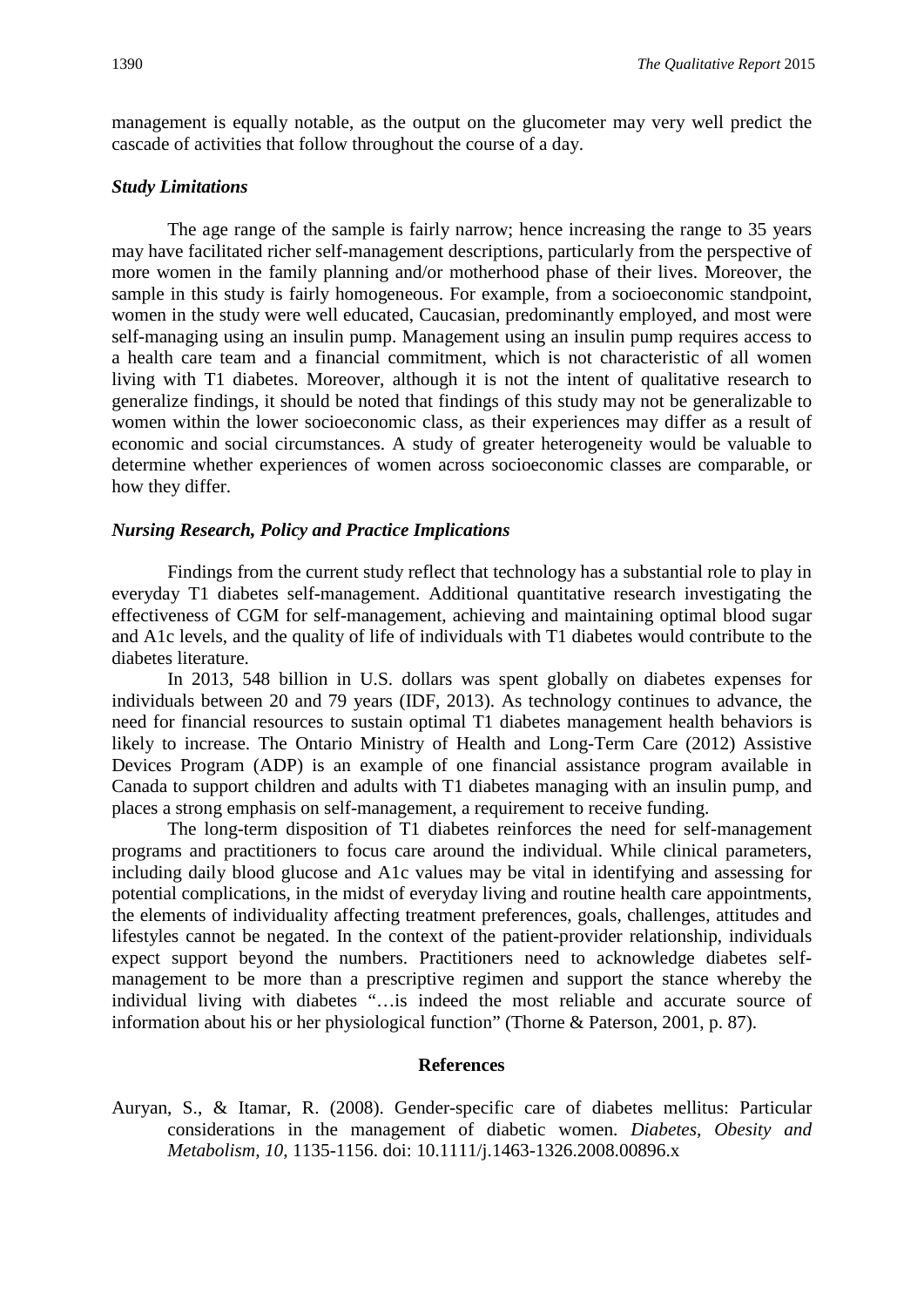- Babata, D. S., Adan, L. F., Netto, E. M., & Ramalho, A. C. (2013). The effect of the menstrual cycle on glucose control in women with Type 1 diabetes evaluated using continuous glucose monitoring system. *Diabetes Care, 36*, e70. doi: 10.2337/dc12- 2248
- Balfe, M., Doyle, F., Smith, D., Sreenan, S., Conroy, R., & Brugha, R. (2013). Dealing with the devil: Weight loss concerns in young adult women with type 1 diabetes. *Journal of Clinical Nursing, 22*(13-14), 2030-2038. doi: 10.1111/jocn.12231
- Bryden, K. S., Peveler, R. C., Stein, A., Neil, A., Mayou, R. A., & Dunger, D. B. (2001). Clinical and psychological course of diabetes from adolescence to young adulthood. *Diabetes Care, 24*(9), 1536-1540.
- Canadian Diabetes Association (CDA). (2015). *Type 1 diabetes*. Retrieved from <https://www.diabetes.ca/about-diabetes/types-of-diabetes>
- Canadian Diabetes Association (CDA) & Diabète Québec. (2012). *Diabetes: Canada at the tipping point – charting a new path*. Retrieved from [http://www.diabetes.ca/publications-newsletters/advocacy-reports/diabetes-canada-at](http://www.diabetes.ca/publications-newsletters/advocacy-reports/diabetes-canada-at-the-tipping-point)[the-tipping-point](http://www.diabetes.ca/publications-newsletters/advocacy-reports/diabetes-canada-at-the-tipping-point)
- Canadian Diabetes Association Clinical Practice Guidelines Expert Committee. (2013). Canadian Diabetes Association 2013 Clinical practice guidelines for the prevention and management of diabetes in Canada. *Canadian Journal of Diabetes 2013a*(37supplement 1), S1-S212.
- Cawood. E. E. H., Bancroft, J., & Steel, J. M. (1993). Perimenstrual symptoms in women with diabetes mellitus and the relationship to diabetic control. *Diabetic Medicine, 10*, 444-448.
- Centers for Disease Control and Prevention. (2014). *National diabetes statistics report: Estimates of diabetes and its burden in the United States, 2014*. Atlanta, GA: U.S. Department of Health and Human Services. Retrieved from <http://www.cdc.gov/diabetes/data/statistics/2014statisticsreport.html>
- Chase, P. H. (2007a). Basal insulin rates [Adobe.pdf version]. In P. Chase, *Understanding insulin pumps & continuous glucose monitors* (1<sup>st</sup> ed., pp. 33-36). Denver, CO: University of Colorado Denver. Retrieved from [http://www.ucdenver.edu/academics/colleges/medicalschool/centers/BarbaraDavis/Do](http://www.ucdenver.edu/academics/colleges/medicalschool/centers/BarbaraDavis/Documents/book-insulin_pump/pump5.pdf) [cuments/book-insulin\\_pump/pump5.pdf](http://www.ucdenver.edu/academics/colleges/medicalschool/centers/BarbaraDavis/Documents/book-insulin_pump/pump5.pdf)
- Chase, P. H. (2007b). Advantages and disadvantages of insulin pumps [Adobe.pdf version]. In P. Chase (Ed.), *Understanding insulin pumps & continuous glucose monitors*  $(1<sup>st</sup>)$ ed., pp. 11-16)*.* Denver, CO: University of Colorado Denver. Retrieved from [http://www.ucdenver.edu/academics/colleges/medicalschool/centers/BarbaraDavis/Do](http://www.ucdenver.edu/academics/colleges/medicalschool/centers/BarbaraDavis/Documents/book-insulin_pump/pump2.pdf) [cuments/book-insulin\\_pump/pump2.pdf](http://www.ucdenver.edu/academics/colleges/medicalschool/centers/BarbaraDavis/Documents/book-insulin_pump/pump2.pdf)
- de Valk, H. W., & Visser, G. H. A. (2011). Insulin during pregnancy, labour and delivery. *Best Practice & Research Clinical Obstetrics and Gynecology, 25*(1), 65-76. doi: 10.1016/j.bpobgyn.2010.10.002
- Frese, T., & Sandholzer, H. (2013). The epidemiology of type 1 diabetes mellitus. In, A. Escher (Ed.), *Type 1 diabetes* (pp. 3-23). Croatia: InTech Open Book. Retrieved from [http://www.intechopen.com/books/type-1-diabetes/the-epidemiology-of-type-1](http://www.intechopen.com/books/type-1-diabetes/the-epidemiology-of-type-1-diabetes-mellitus) [diabetes-mellitus](http://www.intechopen.com/books/type-1-diabetes/the-epidemiology-of-type-1-diabetes-mellitus)
- Funnell, M. M., Brown, T. L., Childs, B. P., Haas, L. B., Hosey, G. M., Jensen, B.,…Weiss, M. A. (2009). National standards for diabetes self-management education. *Diabetes Care, 31(*1), S87-S94. doi: 10.2337/dc09-S087
- Hannan, C. (2009). Women, gender equality, and diabetes. *International Journal of Gynecology and Obstetrics, 104*, S4-S7.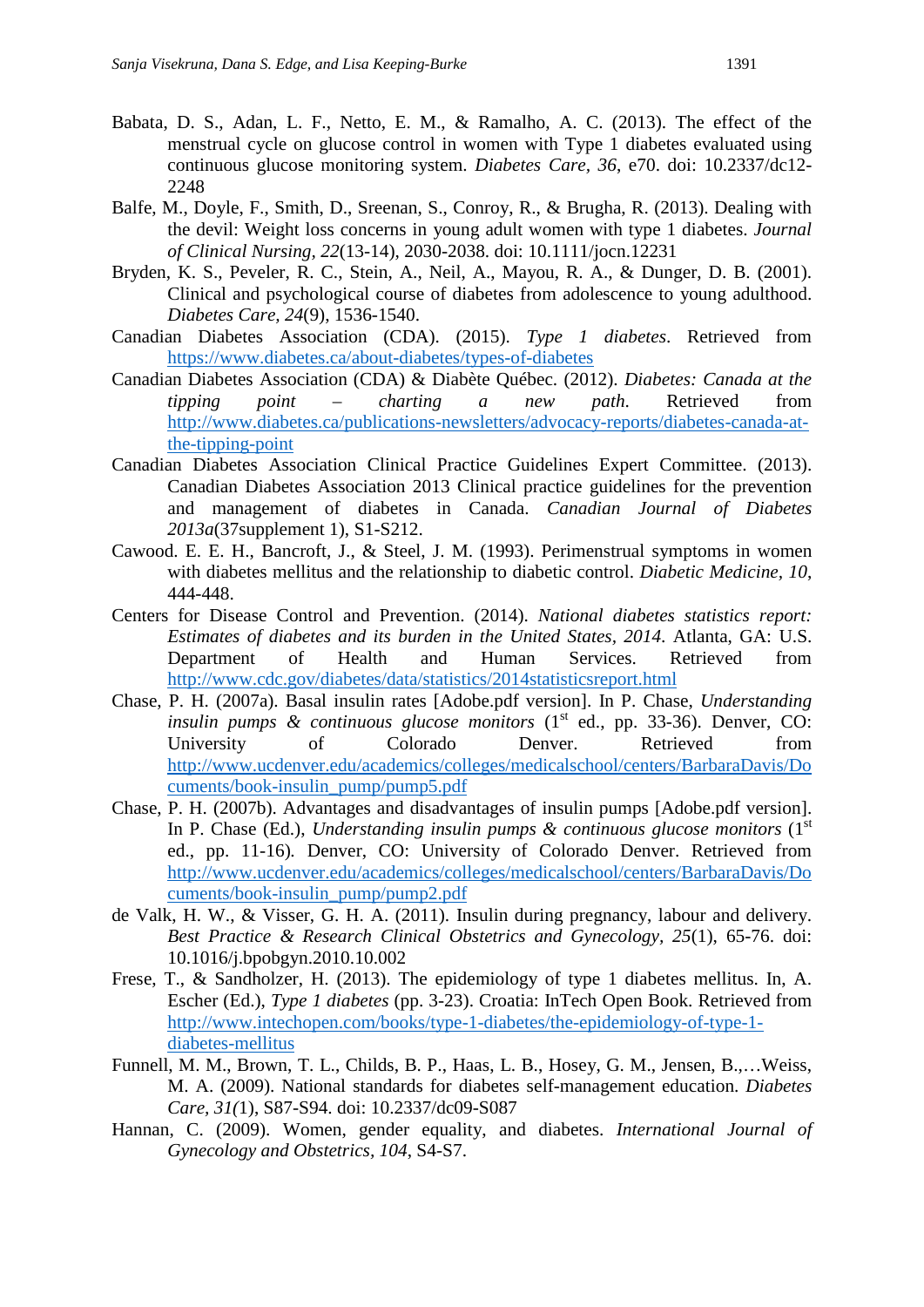- Hernandez, C. A. (1996). Integration: The experience of living with insulin dependent (type 1) diabetes mellitus. *Canadian Journal of Nursing Research, 28*(4), 37-56.
- Holman, H., & Lorig, K. (2004). Patient self-management: A key to effectiveness and efficiency in care of chronic disease. *Public Health Reports, 119*, 239-243.
- Homko, C. J., & Trout, K. (2006). Women and diabetes. *Nursing Clinics of North America, 41,* 549-565. doi: 10.1016/j.cnur.2006.07.004
- Ingadottir, B., & Halldorsdottir, S. (2008). To discipline a "dog": The essential structure of mastering diabetes. *Qualitative Health Research, 18*, 606-619.
- International Diabetes Federation (IDF). (2013). *IDF diabetes atlas* (6<sup>th</sup> ed.). Brussels, Belgium: Author. Retrieved from <http://www.idf.org/diabetesatlas>
- International Diabetes Federation (IDF). (2009). *Pregnancy and diabetes – global guideline*. Retrieved from [http://www.idf.org/webdata/docs/Pregnancy\\_EN\\_RTP.pdf](http://www.idf.org/webdata/docs/Pregnancy_EN_RTP.pdf)
- Kay, C., Davies, J., Gamsu, D., & Jarman, M. (2009). An exploration of the experiences of young women living with type 1 diabetes. *Journal of Health Psychology, 14*(2), 242- 250. doi: 10.1177/1359105308100208
- Kleinman, S. (2004). Phenomenology: To wonder and search for meanings. *Nurse Researcher, 11*(4), 7-19.
- Lincoln, Y. S., & Guba, E. G. (1985). *Naturalistic inquiry*. Newbury Park, CA: Sage Publications, Inc.
- Lloyd, C. E., Dyer, P. H., Lancashire, R. J., Harris, T., Daniels, J. E., & Barnett, A. H. (1999). Association between stress and glycemic control in adults with Type 1 (insulin-dependent) diabetes. *Diabetes Care, 22*(8), 1278-1283.
- Ontario Ministry of Health and Long-Term Care (MOHLTC). (2012). Insulin pump and supplies policy and administration manual. *Assistive Devices Program Ministry of Health and Long-term Care.* Retrieved from [http://www.health.gov.on.ca/en/pro/programs/adp/policies\\_procedures\\_manuals/docs/](http://www.health.gov.on.ca/en/pro/programs/adp/policies_procedures_manuals/docs/insulin_pump_manual.pdf) [insulin\\_pump\\_manual.pdf](http://www.health.gov.on.ca/en/pro/programs/adp/policies_procedures_manuals/docs/insulin_pump_manual.pdf)
- Paterson, B., & Thorne, S. (2000). Developmental evolution of expertise in diabetes selfmanagement. *Clinical Nursing Research, 9*(4), 402-419.
- Paterson, B., Thorne, S., Crawford, J., & Tarko, M. (1999). Living with diabetes as a transformational experience. *Qualitative Health Research, 9*, 786-802. doi: 10.1177/104973299129122289
- Pound, N., Sturrock, N. D. C., & Jeffcoate, W. J. (1996). Age related changes in glycated hemoglobin in patients with insulin-dependent diabetes mellitus. *Diabetic Medicine, 13*, 510-513.
- Rasmussen, B., O'Connell, B., Dunning, P., & Cox, H. (2007). Young women with type 1 diabetes – management of turning points and transitions. *Qualitative Health Research, 17*(3), 300-310. doi: 10.1177/1049732306298631
- Rasmussen, B., Wellard, S., & Nankervis, A. (2001). Consumer issues in navigating health care services for type 1 diabetes. *Journal of Clinical Nursing, 10*, 628-634.
- Rosenbek Minet, L. K., Lønvig, E. M., Henriksen, J. E., & Wagner, L. (2011). The experience of living with diabetes following a self-management program based on motivational interviewing. *Qualitative Health Research, 21*(8), 1115-1126. doi: 10.1177/1049732311405066
- Rubin, R. R., & Peyrot, M. (2009). Treatment satisfaction and quality of life for an integrated continuous glucose monitoring/insulin pump system compared to self-monitoring plus an insulin pump. *Journal of Diabetes Science and Technology, 3*(6), 1402-1410.